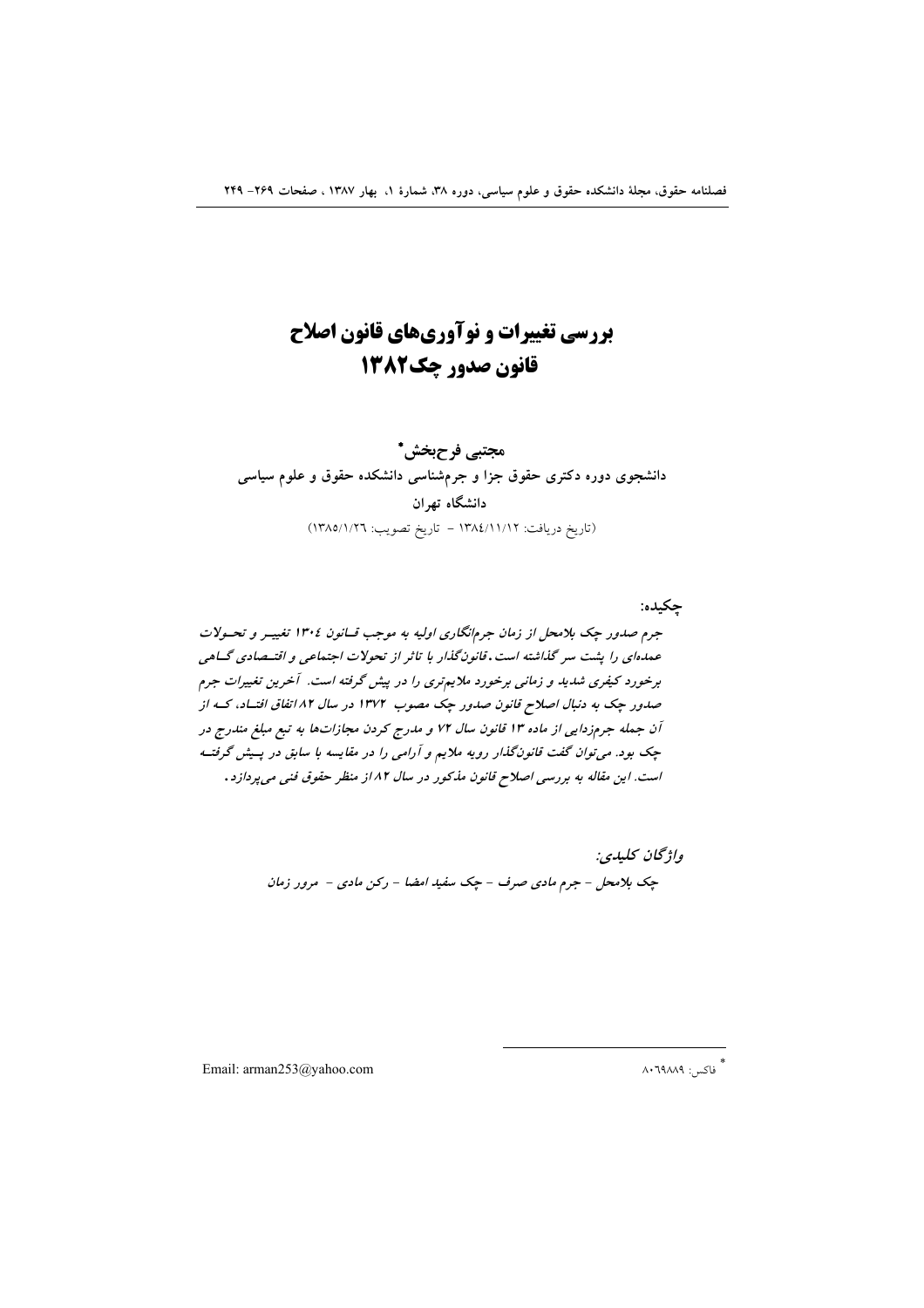#### مقدمه

از بین اسناد تجاری، قانونگذار به چک اهمیت ویژهای داده است. به عنوان مثال، بـهرغـم اینکه چک یک سند عادی است، آن را در حکم اسـناد لازمالاجـرا بـر شـمرده و بـا رعایـت شرایطی از دارنده آن حمایت کیفری کرده است و شاید بدینخاطر که مقنن خواسته است این سند را جانشین پول سازد، چرا که اگر آحاد یک جامعه به جای پول، از وسیله پرداخت پـول در مبادلات خویش بهره جویند در این صورت وجوه پراکنده و سـرگردان نقـدی را مـی تـوان سرو سامان داده و در سرمایهگذاریهای کلان استفاده نمود و سرانجام آنکه ایــن نحــوه عمــل رونق اقتصادی را در پی داشته و به نفع جامعه تمام خواهد شد. به فلسفه جرمانگــاری صــدور چک پرداخت نشده هم از این منظر باید نگریست. بررسی آخـرین اصـلاحات قـانون صـدور چک موضوع این مقاله است و مطالب آن را در دو مبحث تحت عنوان تعریف بزه صدور چک و ارکان آن) مبحث اول (و تغییرات و نوآوریهای قـانون اصـلاح قـانون چـک) مبحـث دوم (مورد بحث قرار مي دهيم).

# مبحث اول: تعریف بزه صدور چک و ارکان آن

# گفتار اول: تعريف يزه

برای نخستینبار مقنن در ماده ۳۱۰ قانون تجارت، چک را چنین تعریف کرده است «چک نوشتهای است که به موجب آن صادر کننده وجوهی را که نزد محال علیـه دارد کـلاً یــا بعــضاً مسترد مي دارد». ماده ١ قانون صدور چک (الحاقي ١٣٧٢) نيز ضمن بر شمردن انواع چـک، در صدر ماده چک عادی را چنین تعریف کرده است «چک عادی چکی است که اشخاص عهـده .<br>بانکها به حساب جاری خود صادر و دارنده آن تضمینی جز اعتبـار صـادر کننـده آن نـدارد» با ملاحظه دو تعريف مذكور متوجه مي شويم تعريف ق. ص. چـك اخـص از تعريـف قــانون تجارت است یعنی کل چکهای مورد نظر قانون تجارت مشمول حمایت کیفری نیست بلکـه تنها دارنده چکهایی که عهده بانکها و به حساب جاری اشخاص صـادر مـی شـوند، تحـت شرايط خاص مي تواند مشمول حمايت كيفري واقع شود. بگذريم از اين كه معلوم نيست مقنن به چه علتی انواع چکها را در ماده برشمرده است. باید توجه کرد که غیر از چک عادی بقیـه موارد، چک به معنی واقعی کلمه نیست زیرا پرداخت وجـوه اّنهـا توسـط بانـک محـال علیـه تضمين مي شود و امكان عدم يرداخت وجه آنها وجود ندارد تا بگوييم مــشمول ق. ص. چـك هستند، در هر صورت اگر بر این تقسیمبندی فایدهای مترتب است جـای آن در ق.ص. چـک نسبت (آزمایش، ص ٤٨، ١٣٧٩)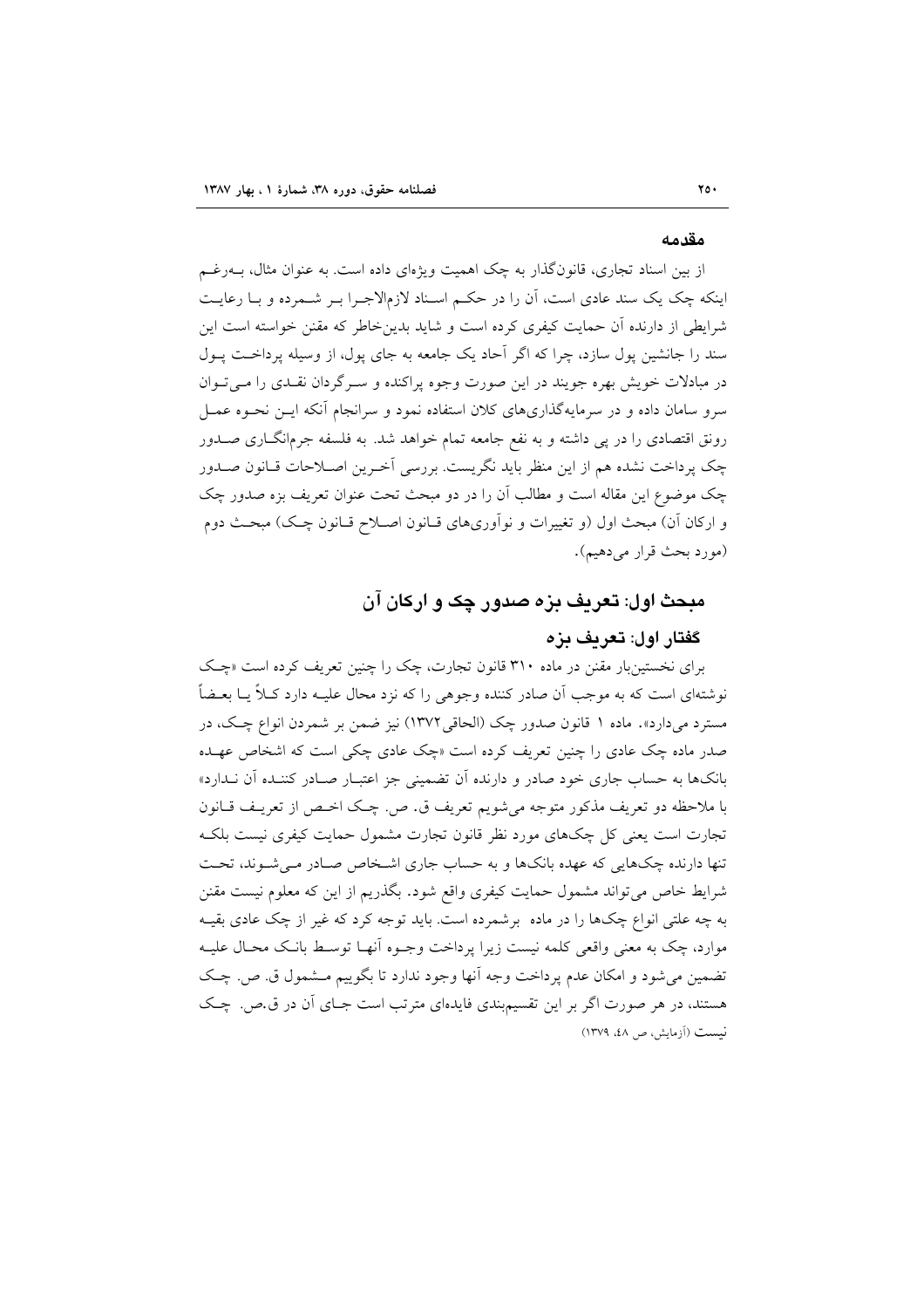# گفتار دو م: ار کان ایز ه

نخستین جرمانگاری صدور چک پرداخت نشده به موجب ماده ۲۳۸ مکرر قانون مجــازات عمومی شکل گرفت و بعـد در سـال۱هـای ۱۳۳۱، ۱۳۳۷، ۱۳۶٤، ۱۳۵۵، ۱۳۷۲، ۱۳۷۲ و ۱۳۸۲ قوانینی در این خصوص تصویب یا اصلاح شدند، نگاهی مختصر به ارکان متشکله ایـن جـرم در وضعیت حاضر قانونگذاری جزایی ضروری می نماید.

### الف: ركن قانوني

هر مادهای در قوانین کیفری که حکم و ضمانت اجرای فعل یا ترک فعلی را بیان میکند رکـن قانونی آن جرم نام دارد و رکن مادی و معنوی را هم باید از همین رکن قانونی استخراج نمود، به عنوان مثال رکن قانونی جرم صدور چک مواد ۷٬۳ و ۱۰ قانون اصلاحی ۱۳۸۲ می باشـد و از أنجا که هر گاه استناد به بیش از یک ماده قانونی در ارتباط با بزه واحـد ضـرورت پیـدا کنـد، گفته می شود که رکن قانونی آن بزه، مرکب است، لذا می توان گفت رکـن قـانونی بـزه صـدور چک نیز به موجب مواد ۳ و۷ مرکب تلقی می شود.

### ب: رکن مادی

رکن مادی عبارت است از صادر کردن چکی که به علل مندرج در مـاده ۳ ق. ص. چـک منجر به عدم پرداخت می گردد یا به موجب ماده ۱۰ چکی از حساب مسدود صـادرمی شـود، هرچند که علل مندرج در ماده ۳ حصری نیست و مقنن با آوردن قید «و امثــال آن» تــشخیص پرداخت و عدم پرداخت وجه چک را در اختیار مسئولین بانک محال علیه و یا مرجع قبضایی گذاشته است. بدیهی است این امر با اصل پذیرفته شده حقوق کیفـری مبنـی بـر اینکـه نـص جزایی باید صریح و شفاف باشد، منافات دارد، افزودن قید «و امثال آن» علاوه بر اینکـه رکــز مادی را مبهم جلوه میدهد، سبب توسیع آن نیز بدون صراحت قانونی میشود. هرچند شـاید بتوان گفت این قید ناظر به شرایط چک در قانون تجارت میباشد یعنی چک باید کل شـرایط پیش بینی شده در قانون تجارت را داشته باشد و در صورت نداشتن یکی از آنها به نحوی ک موجب عدم پرداخت گردد مشمول ق. ص. چک خواهد بود. سوالي که مي توان در رابطـه بــا رکن مادی مطرح نمود آن است که این رکن، مطلق است یا مقید؟ به تعبیـر دیگـر آیــا صـرف صادر کردن چک پرداخت نشده جهت تحقق جرم کافی است و صدور گواهی عدم پرداخت كاشف از ارتكاب جرم حين صدور بوده است؟ يا جرم زماني ارتكاب مي يابد كه نتيجـه عــدم يرداخت به موجب گواهينامه عدم يرداخت محقق شده باشد؟ فايده مترتب بـر ايــن بحــث در تعیین مکان وقوع جرم جهت تعیین صلاحیت محلی برای رسیدگی به جرم و حاکمیت قــانون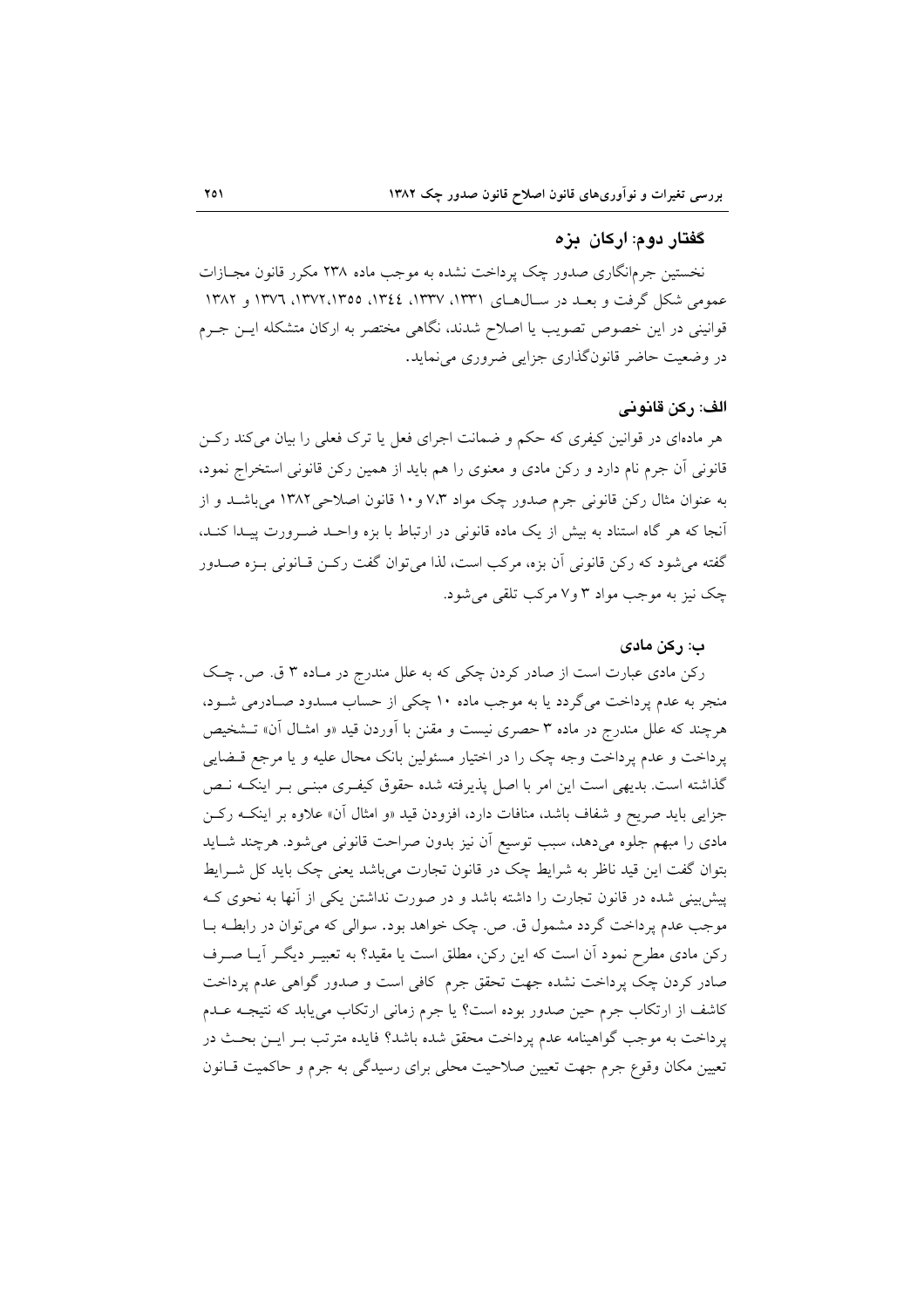زمان وقوع جرم (اصل عطف به ماسبق نشدن قوانین کیفری) آشکار می شود. مداقه در مـواد ۳ و ٤ ق. ص. چک ظاهراً مقید بودن جرم را می نمایاند و رویه عملی دادگاهها نیز با همـین نظـر همگام است. البته از منظر حقوقی این ایراد وارد است که در صـورت پــذیرش فـرض اخیــر، اراده و ترک فعل یک عامل مختار ثالثی در تشکیل ارکان جرم سهیم میشود و آن اراده و ترک فعل مسئولین بانک محال علیه است در حالی که کل رکن مادی جرم باید توسط مرتکب انجام يابد.

#### ج: رکن معنوی

ظاهراً حقوقیین جامعه ما بر این امر متفق|لقولند که جرم صدور چک پرداخت نــشدنی از جرايم مادي صرف است (Strict liability offences)، يعني عنصر معنوي چنين جرمي مفـروض است و نیاز به اثبات از طرف شاکی یا دادستان ندارد. در خصوص جرایم مادی صرف ظـاهراً بحث مستوفایی در حقوق ما به عمل نیامده است و حقوقدانان کیفری در کتب جزای عمومی اشاره مختصری به آن داشتهاند و به همین خــاطر مفهـوم مــشخص و ضــابطهمنــدی از آن در دست نیست، خلاصه آن که در تقسیمبندی جرایم از حیث عنصر معنوی اصل بر عمدی بودن جرایم است بدین معنی که قانونگذار در مرحله جرمانگاری اصولاً اعمال عمدی ناقض قوانین کیفری را جرم تلقی می کند' (آزمایش،۱۳۸۲، ص۵۲) در جرایم عمدی، رکن قانونی، مادی و معنوی باید هرکدام به طور جداگانه توسط دادستان یا شاکی اثبات شـود هرچنـد در ایـن مـورد هـم می توان گفت معمولاً رکن مادی به نحوی رکن معنوی را می نمایاند علی ای حال عــلاوه بــر رکن مادی جهت اثبات رکن معنوی باید به قراین و امارات دیگری نیز متوسل شد. در جـرایم غیر عمدی مرتکب هر چند به طور کلی واجد اراده است ولی قصد ارتکاب عمـل ممنوعـه و نفض قانون را ندارد. در اینجا علت مؤاخذه او تقصیری است که مرتکب شده است. مـصادیق تقصیر در قوانین ما احصاء شده است. در این خصوص هم رکن معنوی نیاز به اثبات جداگانه دارد. منتهی جرم مادی صرف بهرغم آنکه مثل جرایم فوق دارای سه عنصر است رکن معنــوی اّن اثبات شده فرض می شود و به تعبیر دیگـر وجـود اَن مفـروض اسـت. متـذکر مـی شـویم جرمانگاری برخی افعال یا ترک افعال به عنوان جرم مادی صرف، خلاف اصل است و باید در موقع ضرورت به آن متوسل شد و البتــه علــت توســل مقــنن بــه چنــين شــيوه جــرمانگــاري، ضرورتها و پیچیدگیهای خاص جوامع فعلی است. قانونگذار در راستای حمایت از برخی

<sup>.&</sup>lt;br><sup>1</sup>. علت این امر آنست که سرزنش و کیفر بار اخلاقی دارد و تحمیل آن بر شخص مــستلزم قابــل مؤاخــذه بــودن آن شــخص است.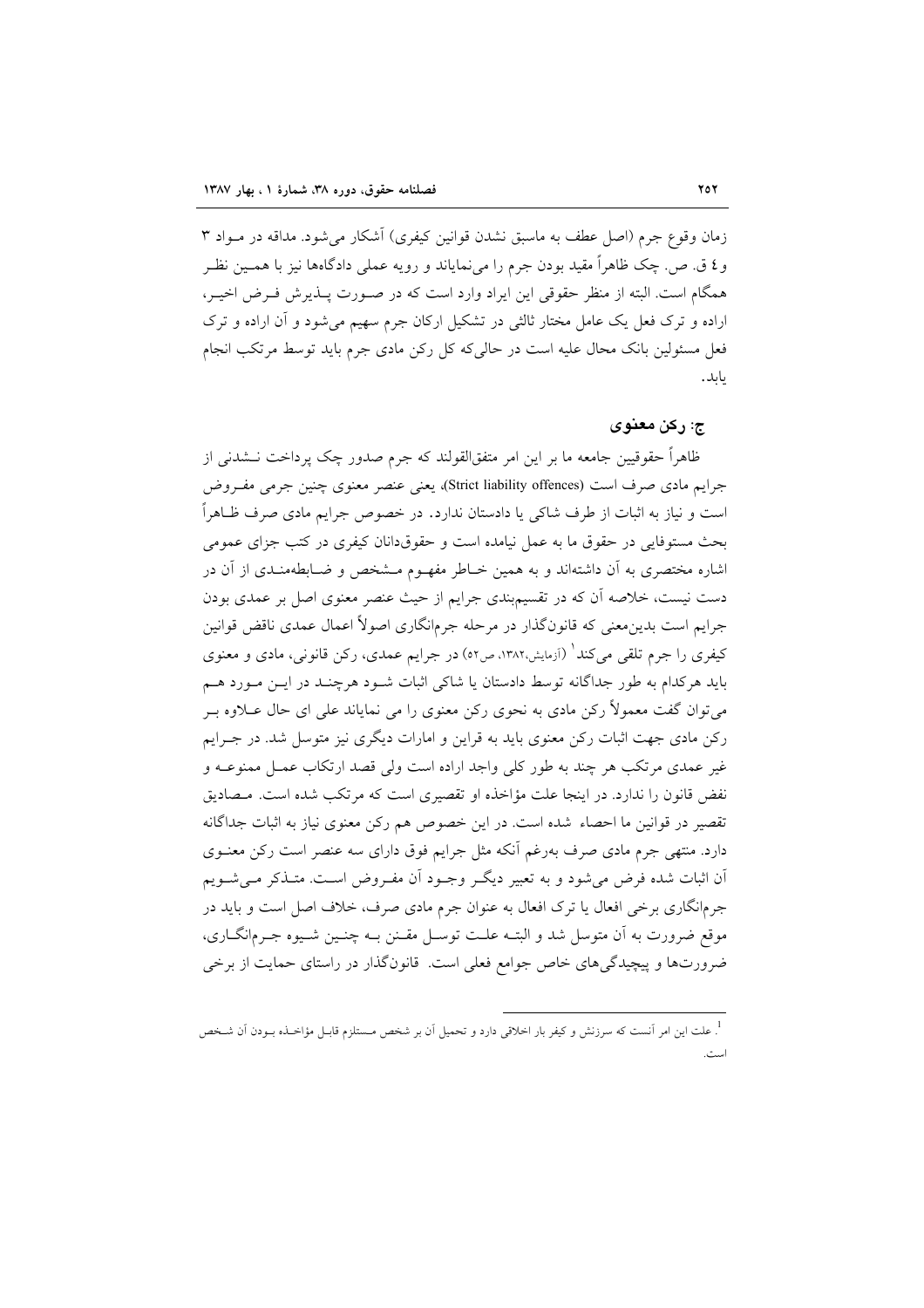اقشار جامعه یا حمایت از برخی شرایط و مصالح اجتمـاعی، جرایمـی را پـیش!پینـی کـرده و عنصر معنوی آن را مفروض دانسته است. لازم به ذکر است که در جـرایم مـادی صـرف نیـز مرتکب باید دارای قصدواراده باشد بدین توضیح که صغار و مجـانین بابـت چنـین جرائمـی همچون جرایم عمدی قابل مؤاخذه نیستند. به علاوه در صورتی کـه مرتکـب اثبـات کنـد در زمان وقوع جرم از خود اراده نداشته، مبرى از مسئوليت كيفرى است. همچنين علم به عنـصر مادی جرم اگرچه مفروض است منتهی به نظر می رسد باید به متهم فرصت اثبات خلاف آن را داد. احتمالاً شناخته شدن جرم صدور چک پرداخت نشده بــه عنــوان جــرم مــادي صــرف در حقوق کیفری ایران برگرفته از صدر ماده ۲۳۸ مکرر ق.م .ع. میباشد که اشـارهای بــه عنـصر معنوی نداشته در حالیکه ذیل ماده ۲۳۸ به موجب جرمانگاری دیگری جـرم فـوق را عمــدی تلقی کرده است.

### مبحث دوم: تغییرات و نواوریهای قانون اصلاح قانون صدور چک

در اصلاحات انجام شده در قانون صدور چک در سال ۱۳۸۲، برخی از مواد قـانون بـدون هیچگونه تغییری به قوت خود باقی ماندهاند در مقابـل یکـسری از مـواد دیگـر تغییـر کلـی و اساسی یافتهاند و ضمن این تغییرات قانونی، نوآوریهایی نیز دیده میشود در این مبحث طـی گفتار اول تغییرات و نوآوریها و در گفتار دوم فروض عملی این تغییرات تشریح شده است.

### گفتار اول: تغدرات و نوآوریها

الف) نخستین اصلاحیه انجام شده در ماده ۳ ق. ص. چک مـیباشــد کــه بــه شــرح زیــر بررسی میکنیم، در صدر ماده ۳ سابق چنین ذکر شده بود «صادر کننده چک بایـد در تـاریخ صدور معادل مبلغ چک، در بانک محال علیه محل نقد یا اعتبار قابل استفاده داشته باشـد.» در قانون اصلاحی «تاریخ صدور» به «تاریخ مندرج در آن» تغییر یافتـه و «اعتبــار قابــل اســتفاده» حذف شده است، اعتبار قابل استفاده که می توان گفت نوعی امتیازی است که بانک به موجب قرارداد به صاحب حساب واگذار میکند، ظاهراً به خاطر عدم کاربرد آن حذف شــده اســت و تغییر تاریخ صدور به تاریخ «مندرج در آن» اصرار مقنن بر این نکته را نشان میدهد که تاریخ مندرج در متن چک نباید جدا از تاریخ صدور چک باشد، به تعبیر دیگر ًفرض مقنن آن است که تاریخ صدور همان تاریخ مندرج در متن چک میباشد. البته با توجه به استدلال قبلــی کــه جرم چک را جرمی مقید دانستیم بحث محل وجود چک در تاریخ صدور یا تاریخ منــدرج در متن چک حتی در صورت متفاوت بودن دو تاریخ، اثر عملی چندانی ندارد چرا که بر فـرض اگر در تاریخ صدور یا تاریخ مندرج در متن چک هم محل موجود نباشد ولی صادرکننده بعد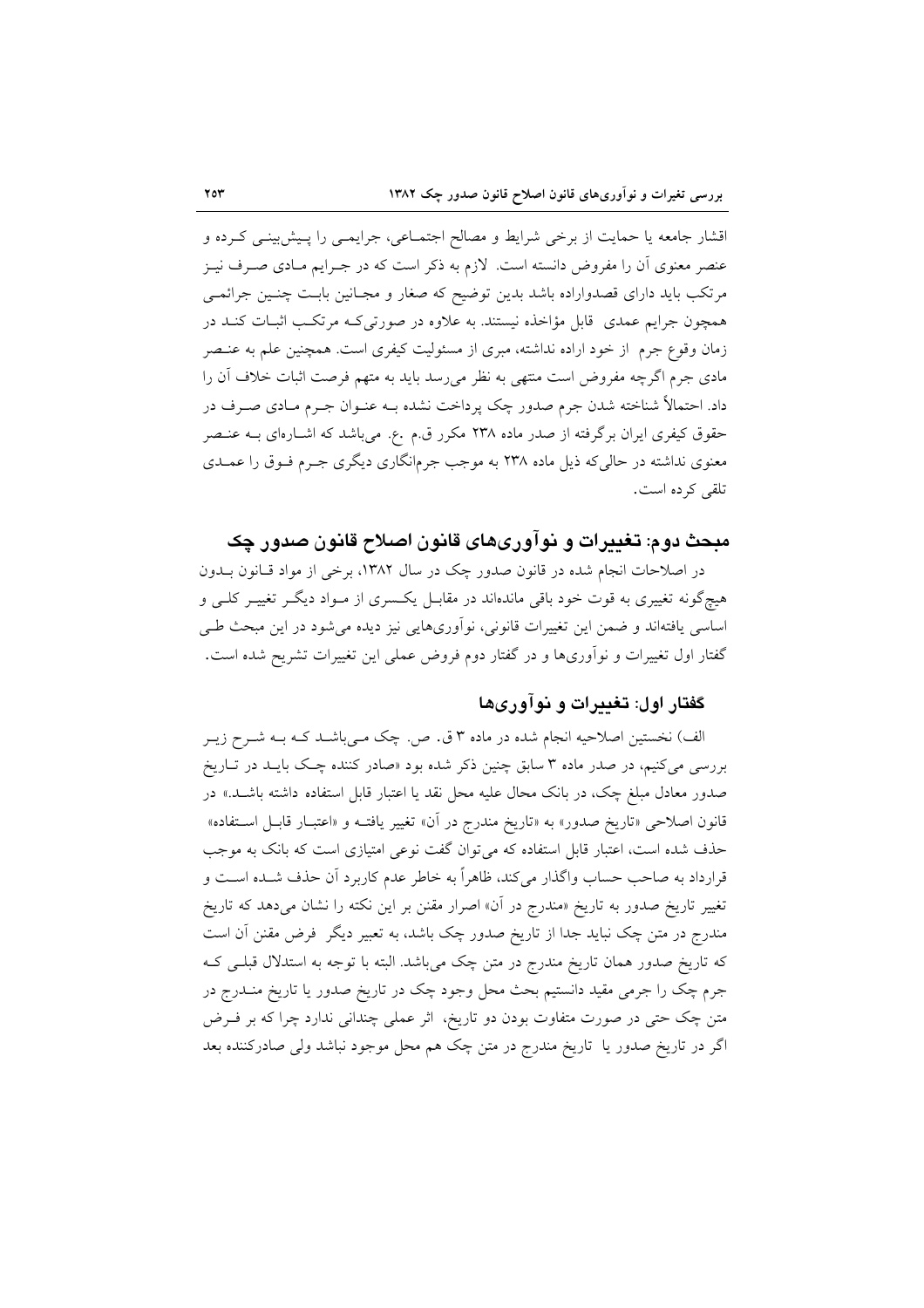از این تاریخ و قبل از صدور گواهی عدم پرداخت محل را تامین کند، نظـر بـه اینکـه صـدور چک منجر به گواهینامه عدم یرداخت نخواهد شد جرمی اتفیاق نخواهید افتیاد. نتیجیه آنک «باید» مندرج در ماده ۳ فاقد هر گونه ضمانت اجرایی است. صدر ماده ۳ یک اشکال نگارشی دارد، بدین نحو که ماده بیان داشته «صادر کننده چک باید در تاریخ مندرج در آن، معادل مبلغ مذکور در بانک محال علیه وجه نقد داشته باشد» به نظر میرسد بعد از «معادل مبلغ مــذکور» بايد قيد «در چک» افزوده مي شد.

ب) حکم ماده ۳ مکرر: «چک فقط در تاریخ مندرج در آن یا پــس از تــاریخ مــذکور قابــل وصول از بانک خواهد بود» در قانون سابق نبود و در اصلاحات سـال ۸۲ افـزوده شـده اسـت تذکار این نکته بی مورد نیست که از یک طرف وفق قانون تجارت (مواد ۳۱۰ به بعد) چک یک سند حال محسوب می شود (بهرغم برات و سفته) و ماده ۳۱۳ ق. ت. با این عبارت بر این امر صحه می گذارد که: «وجه چک باید به محض ارائه کارسازی شود» و از طـرف دیگـر مـاده ۳ ق. ص. چک (اصلاحی ۱۳۷۲) وجود محل چک را در تاریخ صدور ضروری دانسته بود، لـذا دارنده چک وعدهدار که ماده ۱۳ سابق از او حمایت مـی کـرد، در صـورتی کـه قبـل از تـاریخ مندرج در متن چک به بانک مراجعه میکرد، بانک در صورت وجود محل، مکلف به پرداخت بود. البته عملاً بانکها این رویه را ترک گفته و قبل از تاریخ مندرج در متن چک وجـه چـک را، ولو در صورت وجود محل پرداخت نمي كردند، اما در حال حاضر به موجب مـاده ٣ وجـه چک فوقالذکر حتی در صورت وجود محل، قبل از تاریخ مندرج در متن چک قابل پرداخت نیست و ظاهراً در خصوص چکهای مشمول قانون صدور چک، مـاده ۳ الحـاقی، مـاده ۳۱۳ قانون تجارت را تخصیص زده است`.

ج) دومین ماده اصلاح شده، ماده ۷ سابق است، ماده ۷ سـابق ضـمانت اجـرای تخلـف از ضوابط مندرج در ماده ۳ را بیان کرده بود در حقیقت رکن قانونی جرم صدور چک پرداخت نشدنی مواد ۳ و۷ سابق بودند، ماده ۳ حکم و ماده۷ ضمانت اجرای آن را را بیـان کـرده بـود. متاسفانه ماده ۷ اصلاحی از این منظر دارای ایرادات متعددی است

نخستین ایراد وارده، آن است که بهرغم ماده ۷ سابق، ماده ۷ اصلاحی بـه مـاده ۳ ارجـاع .<br>نداده است و به صورت مطلق مقرر داشته: «هر کس مرتکب بزه صدور چک بلامحل گردد» و حال آنکه ماده ۷ صدور چک بلامحل را تعریف نکرده و یا مصادیق آن را ذکر ننموده و ناگزیر

اشکال این حکم در آن است که در صورت ارائه چک توسط دارنده، قبل از تاریخ مندرج در متن چک ثابت میکنـد کـه قــدر متیقن تاریخ صدور، همان زمان مراجعه به بانک است و تاریخ مندرج در چک محمول بر اشــتباه مـیباشــد و معــذالک مقــنن نسبت به این واقعیت حقوقی بی تفاوت و بی توجه عمل کرده است!.....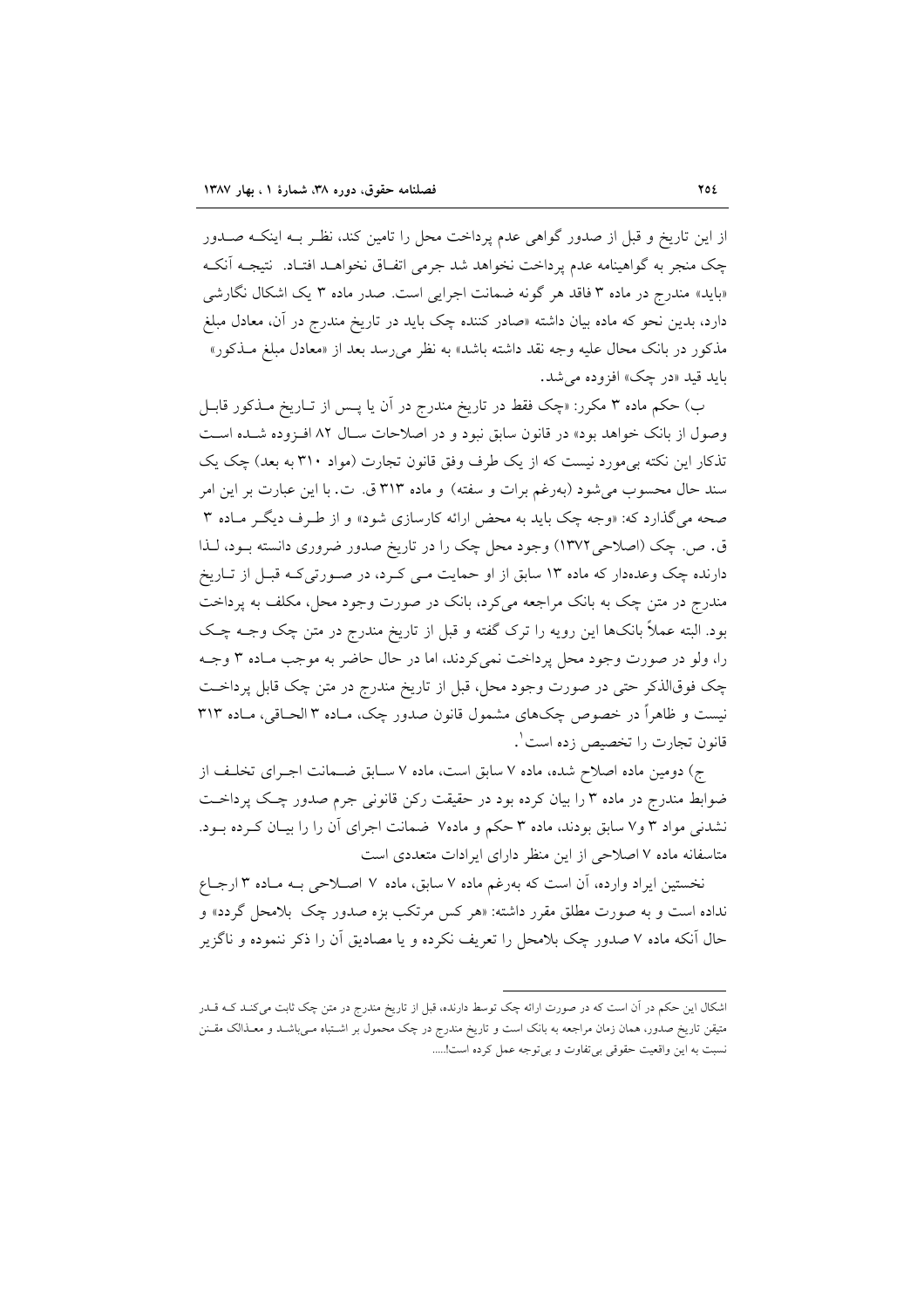باید جهت تعیین رکن مادی بزه به ماده ۳ رجوع کنیم و باید این امر مورد اشـاره مـاده ۷ قـرار مي گرفت تا رکن قانوني جرم صراحتاً مشخص مي شد.

دومین ایراد وارده بر ماده ۷ اصلاحی آن است که مطابق این ماده: «هر کس مرتکب بـزه چک بلا محل گردد به شرح ذیل محکوم خواهد شـد»، در حـالیکـه قبـل از تعیـین مجـازات نمي توان از بزه سخن گفت. جرم را ماده ٢ ق. م. ا. تعريف كرده است و به موجب آن فعل يـا ترک فعلی است که به موجب قانون برای آن مجازات تعیین شده باشد، در حالی که در ما نحن فيه قبل از تعيين مجازات از بزه چک بلامحل سخن گفته اسـت و ايــن امــر از منظــر حقــوقى واجد اشكال مي باشد.

سومین ایراد وارده آن است که مقنن در ماده ۷ اصلاحی از جرم صدور چک بلامحـل سـخن گفته است و حال آنکه میتوانست از «جرم صدور چک پرداخت نـشده» سـخن بگویــد کــه رساتر و شامل تر از آن بوده و کل مصادیق این جرم را در بر مـیگرفـت. مخـصوصاً آنکـه بـه موجب رأي وحدت رويه شماره ١٣٧٥/٦/٢٧-٦٠٨ تمام جرائم مندرج در ق.ص. چک مــشابه دانسته شدهاند. در قانون قدیم در ماده ۷، عنوان «جرم صدور چک بلامحل» ذکر نشده بود، هر چند در ماده ۱۰ اشارهای به آن شده بود در همان زمان نیز برخی از نویسندگان حقوق جزائے عنوان «جرم صدور چک پرداخت نشدنی» را پیشنهاد کرده بودند (میر محمد صادقی، ۱۳۸۱، ص۳۳۳).

عمدهترین اصلاح انجام شده در ماده ۷، پیش بینی مجازاتهای مدرج است بـه نحـوی کـه میزان مجازات با توجه به مبلغ چک تعیین شده است، بند الف ماده ۷ برای جرم صـدور چـک بلامحلی که مبلغ آن کمتر از ۱۰ میلیون ریال باشد حبس تا حداکثر ٦ مـاه پـیش:بینـی کـرده و جزای نقدی به عنوان مجازات اصلی نیز حذف شده است، در این خصوص مطالب ذیل قابـل ذكہ است.

اولاً– قيد «حداكثر» ظاهراً اضافه است و عبارت «حبس تا شش ماه» كافي بود، ثانياً– سوال آن است که حداقل مجازات قانونی چه مدت حبس است؟ یک ماه، یک روز، یـا حتـبی یـک ساعت؟ رويه مشخص در اين باره وجود ندارد ولي نظر به اينكه هيچگونـه حـداقلي از سـوى مقنن پیش بینی نشده، شاید بتوان گفت حداقل آن یک روز می باشد، ثالثــاً– بــه موجــب قــانون وصول برخی از درآمدهای دولت و مصرف آن در موارد معین، با توجـه بـه ایــن کـه حــداقل مجازات کمتر از نود و یک روز حبس و حداکثر آن بیشتر از این مقدار می باشد، قاضبی مخیــر است یا حبس بیش از سه ماه را تعیین نموده یا جزای نقدی از هفتاد هزار و یک ریال تــا ســه میلیون ریال صادر نماید، رابعاً– در صورتی که قانون فوق را شامل بند الف ماده ۷ بدانیم، در ما نحن فيه ركن قانوني جرم كدام است؟ شايد در نگاه اول چنين تصور شود كه بند٢ ماده ٣ هـم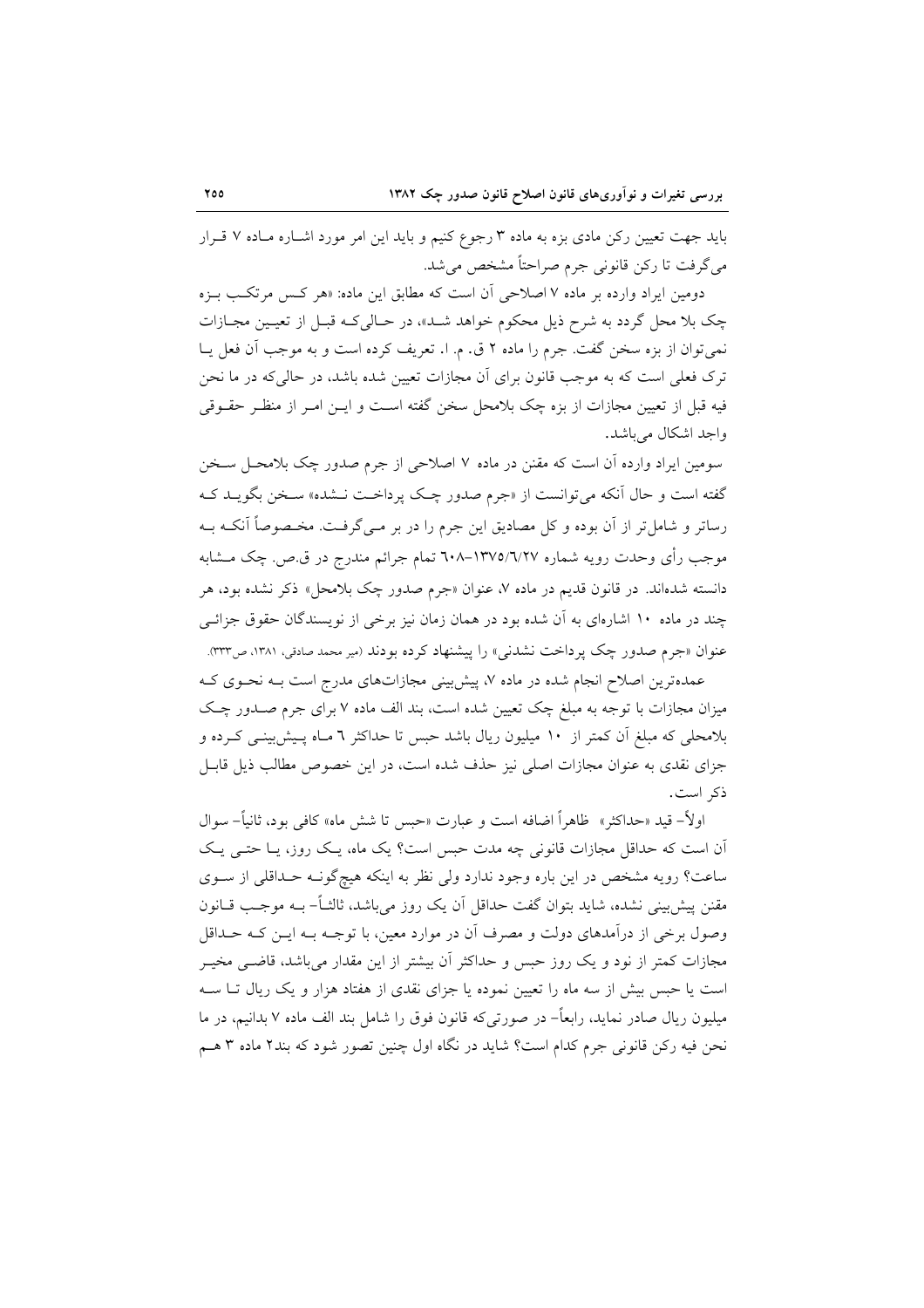بخشی از رکن قانونی جرم است زیرا مجازات را پیش بینی کرده است، ولی به نظر ما این مـاده نمي تواند جزئي از رکن قانوني باشد چرا که تاريخ تصويب اَن مقدم بر تاريخ تصويب ماده ۷ اصلاحی است دیگر آنکه مواد ۳ و ۷ ق. ص. چک رکن قانونی را به طور کامل تحت پوشــش قرار داده و حکم و ضمانت اجرا را تعیین کردهاند و در مـواردی مثـل قابـل تجدیـدنظر بـودن احکام یا تعیین مرجع تجدیدنظر خواهی ملاک، همان حکم مواد ۳ و۷ میباشد، النهایــه مقــنن بنابر مصالحی از جمله دوری از مفاسد زندانهـای کوتـاه مـدت، بـه موجـب قـانون مـذکور .مجازات تبدیلی (تبدیل اجباری)، را پیش بینی کرده است.

بند ب ماده ۷ اشاره به چکهایی میکند که مبلغ آن از ۱۰ میلیون ریـال تـا پنجـاه میلیـون ریال باشد مجازات صدور چنین چکهایی، حبس از شش ماه تا یک سال تعیـین شـده اسـت. این بند بحث خاصی ندارد. تنها نکته قابل ذکر آن است که قانون نحوه وصول.... شامل این بند نمې شود.

بند ج ماده ۷ مجازات چکهای پرداخت نشده را که مبلغ مــذکور در آن از پنجــاه میلیــون ريال به بالا باشد مشخص نموده است. به موجب اين بند، مجازات چنين چکهـايي حـبس از یک سال تا دو سال و ممنوعیت از داشتن دسته چک به مدت ۲ سال خواهد بود، نکـات زیــر در اين خصوص قابل ذكر است:

۱– اولاً بهرغم بند الف و ب در مقايسه با ماده ۷ سابق، بند ج اگرچه ميزان حداكثر حـبس را افزایش نداده، منتهی حداقل حبس را از شش ماه بــه یــک ســال افــزایش داده اســت، ثانیــاً– مجازات جزای نقدی به طور کامل حذف شده است. ثالثاً– مجازات دیگری که در ماده۷ سابق نبوده، پیش بینی شده و آن ممنوعیت از داشتن دسته چک است.

۲– مجازاتهای مندرج در بند الف و ب مسلماً نسبت به ماده ۷ قانون سابق مخفف است، اما بحث در مورد بند ج است. آیا بند ج نسبت به ماده ۷ مشدد است یا خیر؟ در پاسخ به ایــن سؤال میتوان گفت هر چند ماده ۷ سابق جزای نقدی داشت و بند ج آن را حذف کرده، منتهی نظر به اینکه حداقل مدت حبس افزایش یافته است -و همچنین مجازات ممنوعیت از داشتن دسته چک در بند ج پیشبینی شده، بنابراین بند ج مشدد است.

٣- اعمال كيفيات محفضه قضايي مندرج در ماده ٢٢ ق. م. ا. در هر سه بنـد قابـل اعمـال میباشد و همچنین شامل مجازات ممنوعیت از داشتن دسته چک نیز می شـود، منتهـی مطلـب قابل توجه آن است که ظاهراً نمیٍتوان با توسل به کیفیات محفضه یکی از مجازاتهای اصـلی مندرج در بند ج را حذف و تنها به اعمال دیگری بسنده نمود چرا که قانونگذار در این مـورد تحمیل هر دو مجازات را ضروری دانسته است هرچند هر دو جزء مجازات مـشمول کیفیـات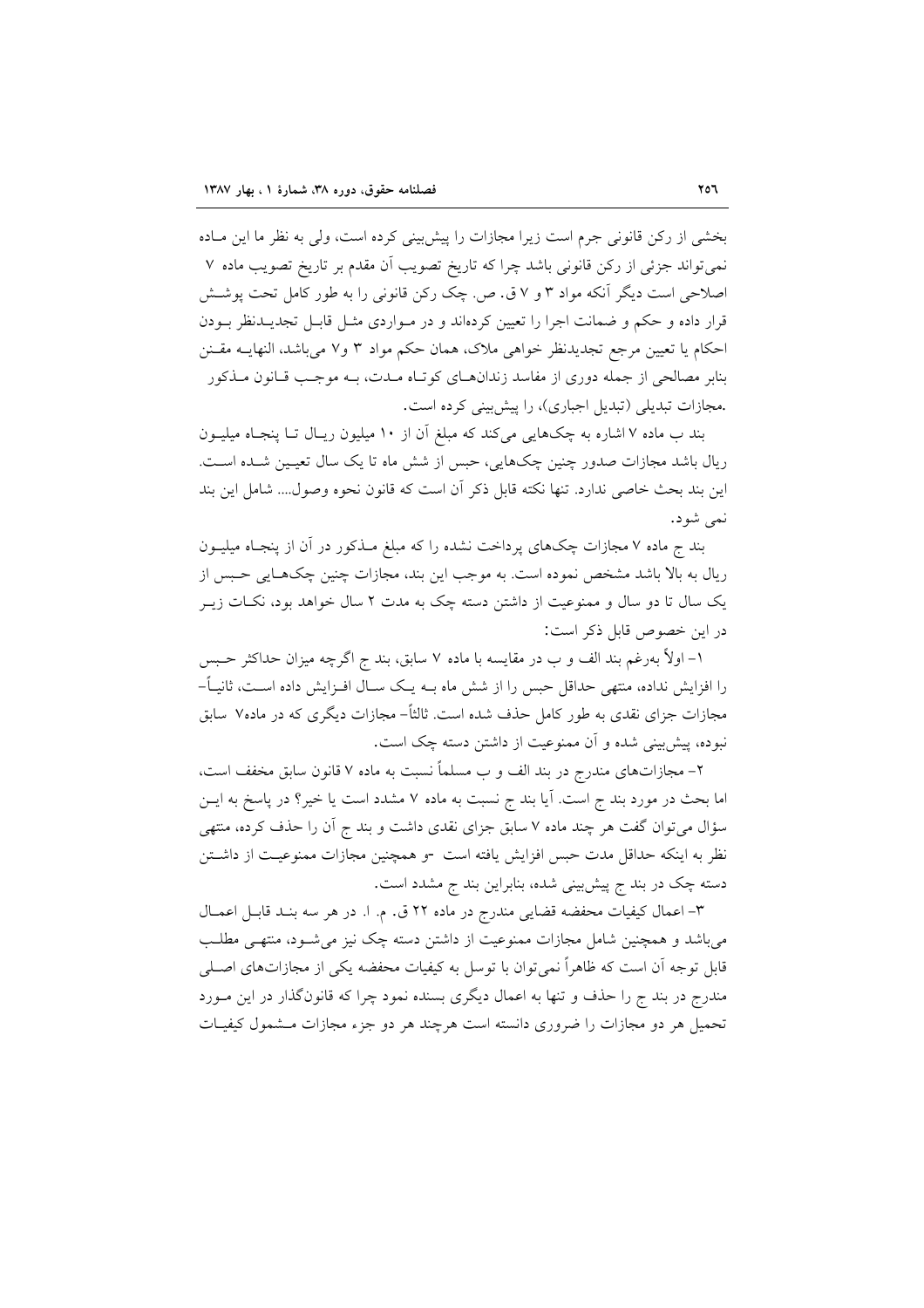مخففه باشد. البته تذکر این نکته ضروری است که مجازات اصلی می تواند با اعمـال مـاده ۲۲ تبدیل به مجازات دیگری شود.

٤– ذيل بند ج وجود تعدد مادى از نوع واحد را در صدور چکهاى بلامحل منتفى ساخته است چراکه مرتکب هرچند فقره چک صادر کند مجموع مبالغ مندرج ملاک محاسـبه خواهــد بود نه تعداد دفعات صدور چک، در این خصوص هم میتوان گفت قانون اصلاحی نسبت بـه ماده ۷ سابق، در جهت تخفیف گام برداشته است زیرا تعدد مادی ولو مشابه از مـوارد کیفیـات مشدده مجازات است و حذف آن گامی در جهت تخفیف مجازات محسوب می شود.

٦- سوالي كه به ذهن مي رسد آن است كه آيا ذيل بند ج شامل بند الف و ب نيز مي شود يا فقط در خصوص بند ج قابل اعمال است؟ اگرچه سلیقه صحیح قانونگذاری ایجاب مـیکـرد ذیل بند ج جدای از آن، و به صورت تبصره ظاهر می شد تا در شـمول آن نـسبت بــه بنــدهای سهگانه تردیدی باقی نمیماند با این حال ظاهراً نظر مقنن تسری شق ذیل بند ج به کل بندهای ماده ۷ است.

٦- مجازات ممنوعیت از داشتن دسته چک منـدرج در بنـد ج بـا ضـمانت اجـرای اداری پیش بینی شده در ماده ۲۱ ق. ص. چک متفاوت است، ضمانت اجرای پیش بینی شـده در مـاده ۲۱ توسط بانکها قابل اعمال بوده و جهت اعمال این تنبیه اداری لازم است مرتکب بـیش از یک بار چک بلامحل صادر کرده باشد و صرف تعقیب منتهـی بـه کیفرخواسـت کـافی بـرای اعمال این ماده است. هرچند ماده ٥ آییننامه در این خصوص صراحت دارد که در صورتی ک افراد مشمول ماده ۲۱ ق. ص. چک بعداً از مراجع قضایی حکم برائت یا قرار منع یـا موقــوفی تعقیب اخذ نمایند از شمول ماده ۲۱ خارج میشوند، منتهـی ظـاهراً آیـینiامـه در ایــن مــورد برخلاف نص ماده ۲۱ میباشد زیرا ماده ۲۱ صراحتاً اعمـال ضـمانت اجـرا را در صـورتیکـه تعقیب منتهی به صدور کیفرخواست شده باشد ضروری دانسته است. متـذکر مـی شـویم بـه موجب ماده ۲۱، حساب جاری تا سه سال مسدود شده و افتتاح حساب جـاری دیگـر ممنــوع است، بنابراین افتتاح حساب از نوع دیگر جایز است، به موجب بنـد ج مـاده ۷، فقـط داشـتن دسته چک ممنوع شده است و مسدود کردن حساب یـا ممنوعیـت از افتتـاح حـساب جــاری ييش بيني نشده است.

د) تبصره ماده ۷ در اصلاحات سال ۸۲ الحاق شده و قبل از اصلاح قانون نبود. به موجب تبصره ماده۷ «این مجازاتها شامل مواردی که ثابت شود چکهـای بلامحـل بابـت معـاملات نامشروع و یا بهره ربوی صادر شده، نمی باشد. «نکات قابل ذکر در این خصوص عبارتند از: ۱– چک بلامحلی که بابت بهره ربـوی صـادر و تـسلیم شـده، ظـاهراً در مـاده ۱۶ قـانون

اصلاحی سال ۱۳۷۲ تعیین تکلیف شده بود و نیـازی بـه ذکـر مجـدد نبـود چراکـه مـاده ۱٤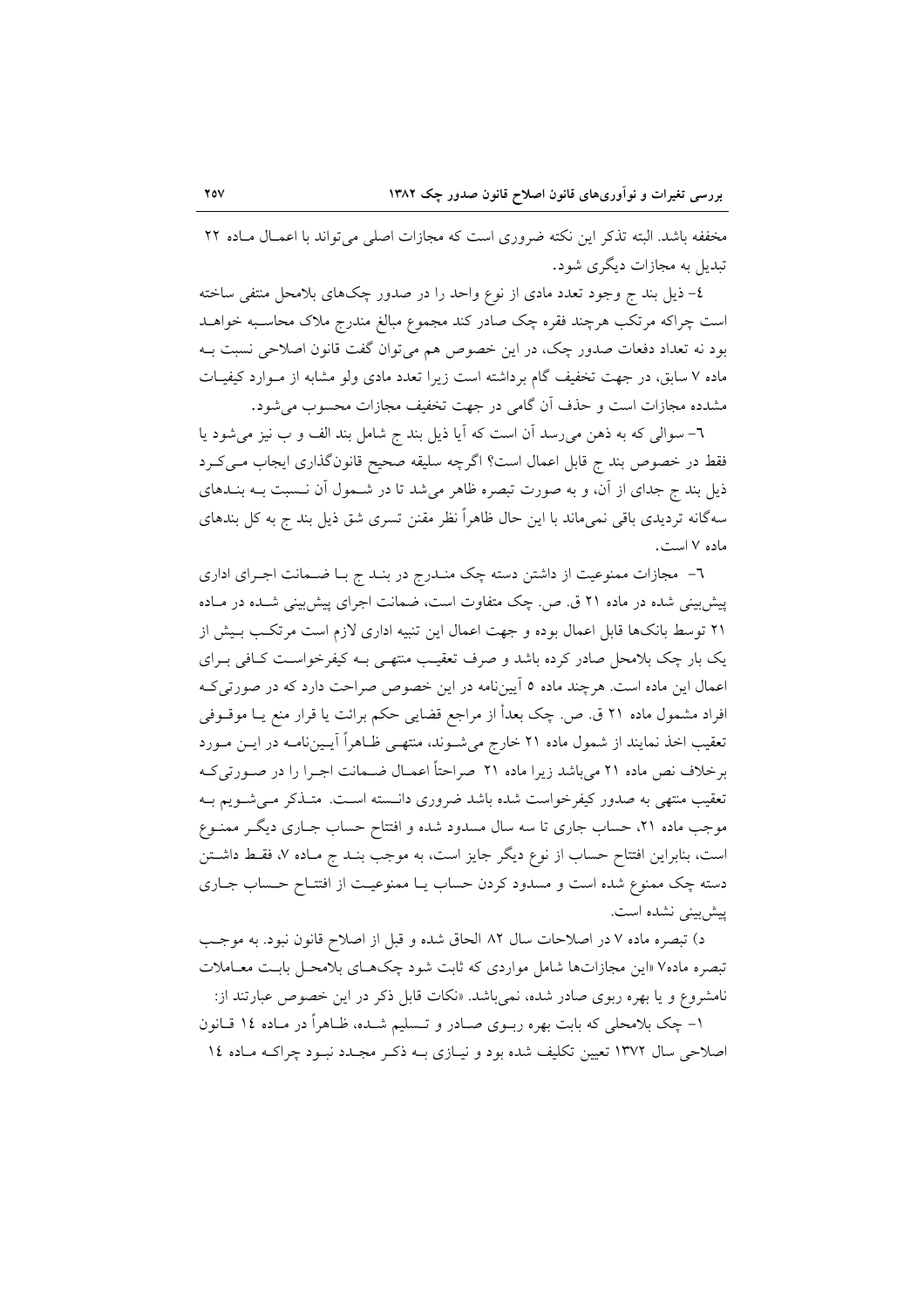صراحت دارد در صورتی که چک از طریق ارتکاب جرم تحصیل گردد، ذینفع می تواند دستور عدم پرداخت داده و طرح شکایت کند و مسلماً در صورت اثبات جرم ادعا شده، در خصوص جرم صدور چک پرداخت نشدنی به لحاظ فقد قابلیت انتـساب قـرار موقـوفی تعقیـب صـادر می شود زیرا دارنده چک، دارنده واقعی آن نیست. نکته قابل توجهی که مـیتوانــد ذکـر «بهـره ربوي» را در تبصره الحاقي توجيه كند أن است كه وفق ماده ٥٩٥ قانون مجازات اسلامي ربا از جرايم مقيد است يعني تحقق أن في المثل موكول به اخذ مبلغي بيشتر از مبلغ قرض داده شـده توسط ربا گیرنده می باشد، حال آنکه اگر ربا گیرنده بابت بهره اضافی فقط چک دریافت کـرده باشد و چک هم در بانک منجر به صدور گواهینامه عدم پرداخت گـردد، نظـر بـه اینکـه مبلـغ اضافی عملاً وصول نشده، پس جرم ربا محقق نشده و شاید شروع به جـرم ربــا قابــل تــصور باشد و شروع به جرم ربا وفق ماده ٥٩٥ و تبصرههای بعدی قابل مجازات نیست و در حقیقت جرمانگاری نشده است. پس صرف صدور چک و تحـصیل اَن و حتـی اخــذ گواهینامــه عــدم پرداخت در این خصوص را نمی توان به تحصیل چک از طریق ارتکاب جرم تعبیر کـرد و در نتیجه از شمول ماده ۱٤ ق. ص. چک خــارج اســت و در اینجاسـت کــه تبــصرهالحاق شــده کارساز خواهد بود.

۲- مراد از معاملات نامشروع چیست؟ قید «نامشروع» در اینجا به معنای آن است کـه ایـن معاملات مورد حمایت قوانین لازمالاجرای کشور نباشد. به تعبیر دیگر، از منظر قــوانین باطــل باشد مثل خرید و فروش مشروب الکلی یـا مـواد مخـدر و....، قـانونگـذار در ایــن مــورد از دارندهای که چک را از طریق معاملات نامشروع تحصیل کرده است حمایت کیفری نمبی کنـد. ذکر دو نکته در این خصوص خالی از فایده نیست: اولاً– یکی از اوصاف سند تجـاری (چـک سند تجاری است) وصف تجریدی است، بدین معنا که اسناد تجاری به محض صدور از رابطه حقوقي مبنايي خود منتزع شده و خود موضوعيت پيدا مي كند، به نحوي كه هرگونه تزلـزل در روابط حقوقی که مبنای صدور آن سند بوده به سـند تجـاری تـسری پیـدا نمـی کنـد. وصـف تجریدی به نوبه خود اصل عدم توجه ایرادات را در پی دارد بدینمعنا که وقتـی سـند تجـاری يس از صدور به گردش درآمد (از طريق ظهر نويسي يا قبض و اقباض)، ايرادات شخـصي در برابر دارنده سند مقبول نیست. به عنوان مثال، اگر صادر کننده اعلام دارد معامله منعقـدهای کـه چک به خاطر آن صادر شده، باطل بوده یا بعداً ابطال شده است و در نتیجه مـسئول پرداخـت وجه أن نيست، اصل عدم توجه ايرادات مانع پذيرش اين ادعا ميباشد، ثانيــاً– تبــصره الحــاقي ظاهراً به اصل عدم توجه ایرادات آسیبی نمی رساند چراکه صادر کننـده چـک مــشمول تبــصره الحاقي، فقط از مجازات معاف است و دارنده مي تواند از امتياز مندرج در قانون تجارت جهت وصول چک بھرہ برگیرد.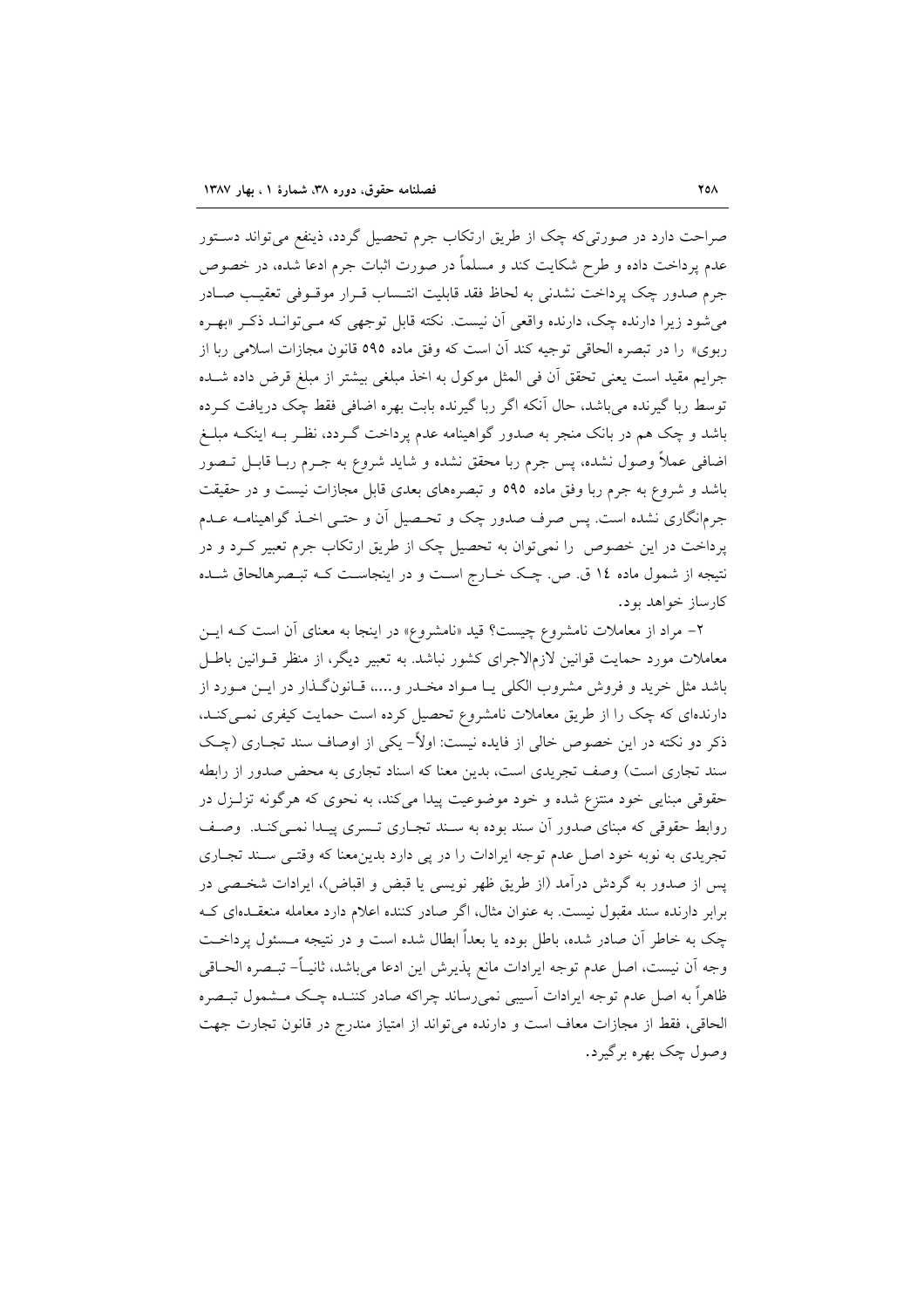۳- نظر به اینکـه انجـام معــاملات نامــشروع همیــشه مــستلزم ارتکــاب جــرم نیــست، در صورتي كه چک فقط از طريق معاملات نامشروع اخذ شده بي اّنکه جرمي اتفاق بيافتـد، ظــاهراً ذینفع یا صادر کننده، وفق ماده ۱۶ نمیتواند دستور عـدم پرداخـت صـادر کنـد و دارنــده در صورت مراجعه به بانک و وجود محل قادر به اخذ وجه چک خواهد بود.

هـ) در رابطه با ماده ۱۲ دو نکته قابل ذکر است اول آنکه عبارت «از قرار صدی دوازده در سال» حذف و وفق تبصره الحاقي جهت برأورد ميزان خسارت به قانون الحاق يک تبـصره بــه ماده (۲) مصوبه اصلاح مـوادي از قـانون صـدور چـک مـصوب ۷٦/٣/۱۰ مجمـع تـشخيص مصلحت نظام ارجاع داده شده است. دوم آنکه ظاهراً ذیـل مـاده ۱۲ کـه پرداخـت۲/۱ جـزای نقدی را در برخی موارد پیش بینی کرده بود نسخ ضمنی شده زیرا مطلق جزای نقدی به عنـوان مجازات اصلي وفق ماده ٧ اصلاحي حذف شده است. همچنين هـر گـاه وفـق قـانون وصـول برخی از درآمدهای دولت و…… در خصوص چک مشمول بند الف مـاده ۷ حکـم بــه جــزای نقدی صادر شود باز هم ذیل ماده ۱۲ ناظر به آن نخواهد بود چــرا کــه بــا مداقــه در مــاده ۱۲ می توان دریافت این بخش ناظر به مواردی است که جزای نقدی به عنـوان مجـازات اصـلی و برحسب مبلغ چک صادر شده باشد.

و) یکی از تغییرات عمده در ماده ۱۳ ق. ص. چک اتفاق افتاده است چرا که بـا اصـلاح این ماده از صدور چکهای سفید امضا، وعدهدار، مشروط و… جرمزدایی شد، به تعبیر دیگـر در حال حاضر با اصلاح ماده۱۳ صدور چنین چکهایی ولو منجر بـه صـدور گواهینامـه عـدم يرداخت شود، جرم محسوب نمي شود و صادر كننده قابل مجــازات نيــست. گفتنــي اســت بــه موجب ماده ۱۲ ق ص. چک مصوب ۱۳۵۵ صدور چکهای فوقالذکر جرم محسوب نمی شد و شاید علت اّن بود که قیود مندرج در اّن ماده، چک را– که یـک وسـیله پرداخـت حـال بـه حساب می آمد و شایستگی جانشینی پول را داشت- از اهداف و اوصاف آن دور می کرد و بـه همین خاطر قانونگذار حمایت کیفـری خـود را از آن دریـغ کـرده بـود. بعـداً در اصـلاحات سال۱۳۷۲ صدور چکهای فوقالذکر جرمانگاری شد، البته اینکه آیا قانونگذار برای این تغییر برخورد خود دلیل قانع کنندهای داشت یا خیر؟ مورد بحث ما نیست، به هر حال پس از ۱۰سال مقنن در سال ۸۲ مجدداً ماده ۱۲ قانون ۱۳۵۵ را احیا کرد که نکات زیر در این خصوص قابـل ذكر است.

۱- شـايد دليـل عمـده جـرمانگـاري ايـن چـكـهـا در سـال ۱۳۷۲ افـزايش روز افـزون صدورچکهای بلامحل بود و مقنن تصور می کرد با جرمانگاری این چـکـهـا، صــدور چـک بلامحل كاهش خواهد يافت.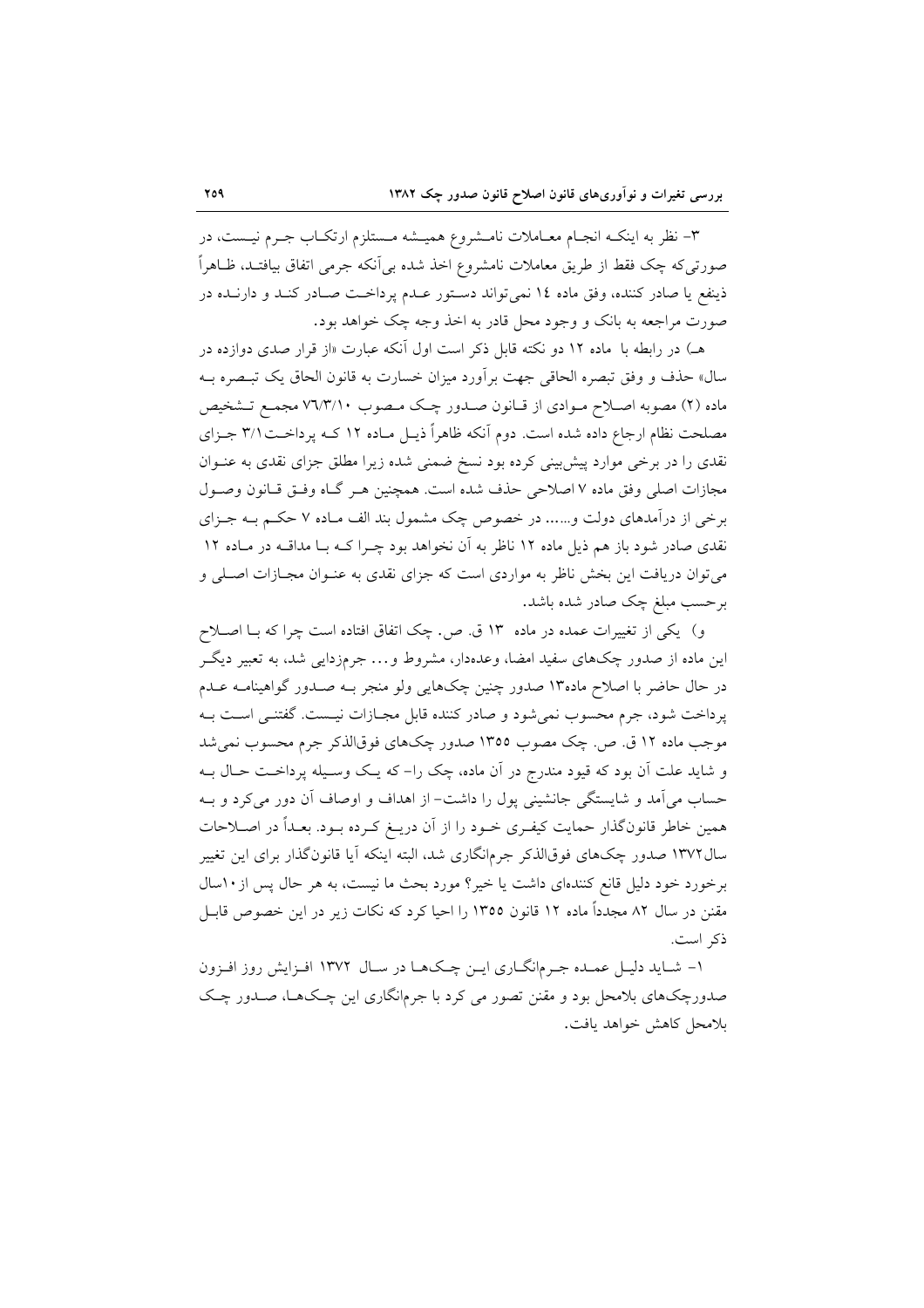۲- جرم مندرج در ماده ۱۳ با جرایم مشمول مـاده ۳ و ۷ ق. ص. چـک از حیـث عنـصر مادی تفاوت قابل ملاحظهای داشت چرا که رکن مادی چک مشمول ماده ۱۳ غیر از چکهـای مشمول مواد ۳ و۷ ق. ص. چک بود و تحقق جرم موکول به صدور «گواهینامه عدم پرداخت» نبود (میرمحمدصادقی،۱۳۸۱، ص۳۱٦) این استدلال هم از نحوه نگارش ماده ۱۳ قابـل اسـتنتاج بــود و هم این که اگر مقنن این چکها را در ردیف سایر چکهای بلامحل میدانست نیازی بــه ذکـر آنها در ماده ۱۳ نبود بلکه با حذف ماده ۱۲ سابق به هدف خود میررسید، هرچند رویــه عملـی دادگاهها و آراء وحدت رویه این چکها را مثل سایر چکهـای منــدرج در مـاده ۳ و ۷ جــرم مقيد مي دانست.

٣- ماده ١٣ اصلاحي با تغيير چند عبارت رونويسي مـاده١٢ قـانون سـال ١٣٥٥ اسـت، بـا تذکر این مطلب که اگر این چند عبارت هم تغییر نمی کرد از نظر نگارشــی بهتـر و صـحیح تـر بو د .

٤- مراد از چکهای سفید امضا آن است که به غیر از امضا چک، هـیچ عبـارتی در مـتن چک گنجانده نشده باشد، چک مشروط چکی است که وصول وجه آن منوط به تحقق شـرطی شده باشد، لازم به ذکر است که شرط گنجانده شده باید از شـروطی باشـد کـه بـالقوه بتوانـد پرداخت وجه چک را معلق سازد و الا ذکر شروط مسلم و محقق، چک را مشروط نمی سازد. چک بدون تاریخ اعم است از اَنکه تاریخ چک اصلاً ذکر نشده باشد یا به طور ناقص ذکر شده باشد مثلاً سال و ماه ذکر شود ولی روز ذکر نشود. منظور از چک وعـدهدار چکــی اســت کــه تاریخ صدور آن مقدم بر تاریخ مندرج در متن چک باشد؛ پس اگـر تــاریخ صــدور مــوخر بــر تاريخ مندرج در متن چک باشد چک وعدهدار محسوب نمي شود.

0– قانونگذار در سال ۱۳۵۵ ضمن بر شمردن چکهای فوق آورده بود «در مورد این ماده شهادت شهود به تنهایی مثبت ادعا نیست» در سال ۱۳۸۲ این بخش ذکر نشده است و ظاهراً از منظر مقنن سال ۱۳۸۲ بهرغم سال ۱۳۵۵ با هرگونه دلیل اثباتی از جمله شهادت شهود می توان اثبات نمود که چکی وعدهدار یا مشروط است.

٦ –اگر مندرجات متن چک حاکی از وعدهدار بودن نباشد آیـا جهـت احـراز واقـع بايــد تاريخ واقعي صدور چک از دارنده (شاکي) سوال شود يا اصل بر صحت تاريخ مندرج است؟ ظاهراً در امور کیفری تلاش برای احراز واقع تا حد امکان باید صـورت گیــرد بنــابراین طــرح سوال فوق از دارنده بلا اشکال به نظر می رسد.

ز) ماده ۱۸ ق ص. چک قبل از اصلاحات سال ۱۳۸۲ قرار تامین اجباری (وجهالضمان) را برای جرم صدور چک بلامحل پیشبینی کرده بود و به موجب تبـصره مـاده ۸ در صـورتیکـه وجهالضمان يا ضمانتنامه بانكى توديع مى شد تامين خواسته از اموال متهم جايز نبود و ضـرر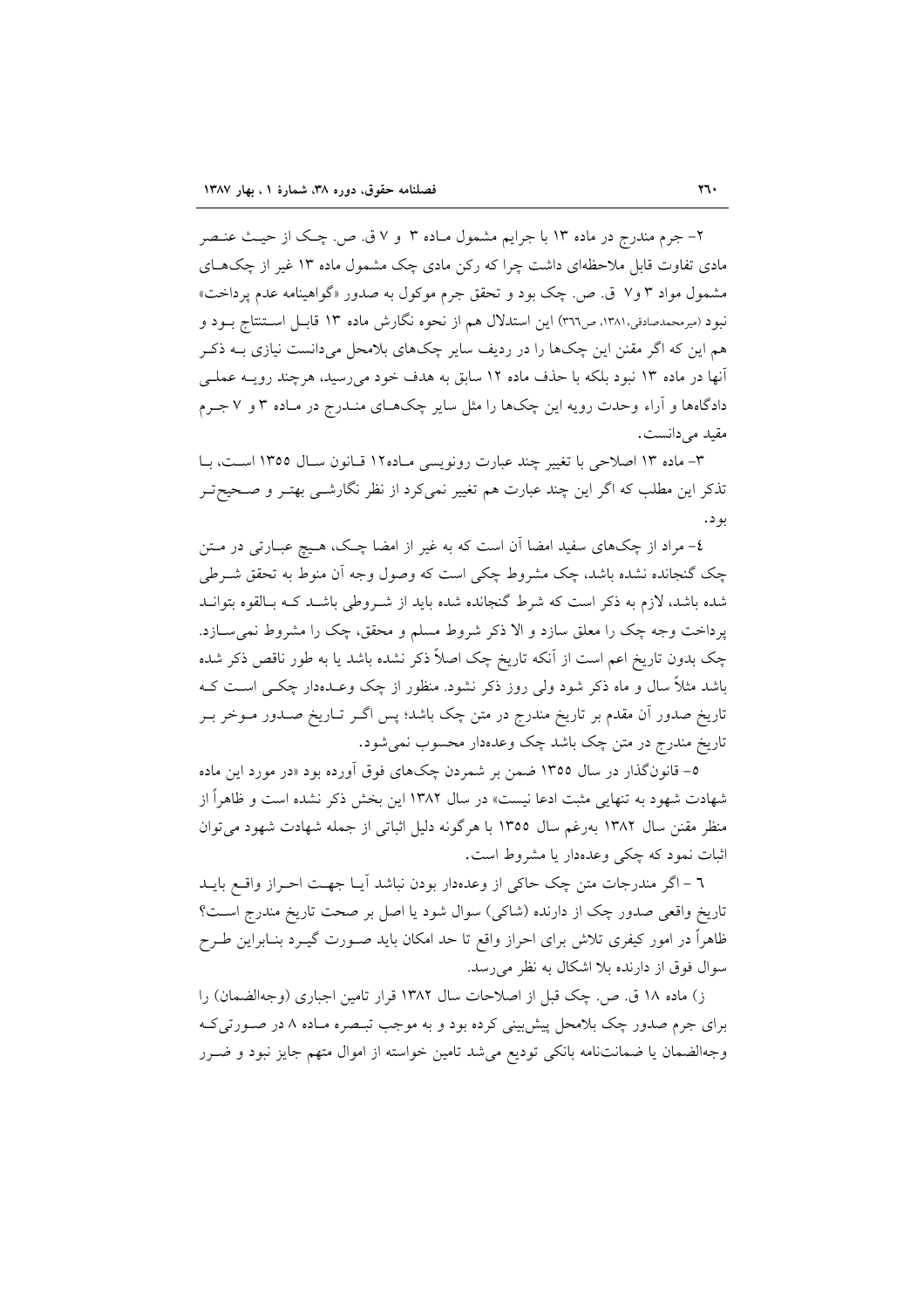و زيان مدعى خصوصى از محل وجهالضمان يا ضمانت نامه بـانكى تـامين مـى شـد. مقـنن در اصلاحات سال۱۳۸۲ قرار تامین اجباری وجهالضمان را حذف کرده است و قرار کفالت پیا وثیقه را پیش بینی کرده است. البته با تصریح ماده ۱۸ صدور قرارهای تامین دیگـر بـرای اتهـام چک بلامحل امکان پذیر نیست.

۱- میزان وجهالضمان یا ضمانتنامه بانکی به تصریح مـاده ۱۸ معـادل وجـه چـک بـود و صدور این قرار تامین زمانی مجاز بود که وجه چک در بانک تـامین نـشده باشـد، همچنـین جبران ضرر و زيان مدعى خصوصى از محل وجهالضمان يا ضمانتنامه بانكى امكان يذير بـود. پس از اصلاح قانون میزان وجه الکفاله یا وجه الوثاقه از طرف مقنن پیش بینی نشده است ولـذا قاعدتاً باید با توجه به ماده ۱۳۶ و ۱۳۳ قانون اَیین دادرسی دادگاههــای عمــومی و انقــلاب در امور کیفری میزان وثیقه یا کفالت تعیین گردد، همچنین صدور قـرار کفالـت یــا وثیقــه یــس از تفهیم اتهام ضروری است ولو وجه چک در بانک تامین شده باشد، البته بهتر بود مقنن صـدور سایر قرارها را منع نمیکرد تـا در صـورتیکـه وجـه چـک در بانـک تودیـع مـیشـد، مقـام رسيدگي كننده به صدور قرار التزام به حضور با قول شرف يـا بــا تعيـين وجــه التـزام مبــادرت می نمود و بدین ترتیب از بازداشت شدن احتمالی افراد به خاطر عجز از معرفی کفیل یـا ایـداع وثيقه جلوگيري به عمل مي آمد.

۲- به صراحت تبصره ماده ۱۸ سابق، در صورتی که قرار وجه الضمان صادر می شـد تـامین خواسته از اموال متهم ممکن نبود ولی به موجب ماده ۱۸ اصلاح شـده، پـس از صـدور قـرار کفالت یا وثیقه، می توان در صورت تقاضای شاکی مبادرت به صدور قرار تامین خواسته نمود.

٣- به موجب تبصره ماده ١٨ سابق، ضرر و زيان مدعى خصوصي از محـل وجــهالــضمان قابل جبران بود، به تعبیر دیگر اگر وجهالضمان توسط ثالثی پرداخت مـیشـد در ایـن۰صـورت ظاهر تبصره حکایت از این داشت که پس از صدور حکم و محکومیت متهم به پرداخت وجـه چک و ضرر و زيان وارده، محکوم به از محل وجهالضمان قابل وصول بـود هرچنـد پرداخـت کننده وجهالضمان هیچگونه تخلفی در حاضر کردن متهم نمیٖنمود. در عین حال، ظاهراً نیــازی به انجام تشریفات راجع به ضبط وثیقه نبود، هر چند مراجع قضایی در عمل محتاطانه بــا ایــن قضیه برخورد می کردند، منتهی ظاهر تبصره حکایت از همین مطلب داشت، در صورتی کـه در حال حاضر ضبط وثيقه يا اخذ وجه الكفاله تنها در محدوده مواد مربوط به قرار تامين ق. آ. د.ع و. ا. در امور کیفری در صورت تخلف کفیل یا وثیقهگذار امکانپذیر است.

ح) اگرچه ماده ۱۰ ق ص. چک در اصلاحات سال ۱۳۸۲ بدون تغییر باقی مانـده اسـت معذالک به نظر می رسد با اصلاح ماده ۷ که مجازات جرم مشمول ماده ۱۰ به آن ارجــاع شــده بود، مطالبي پيرامون اين ماده به شرح زير قابل طرح باشد: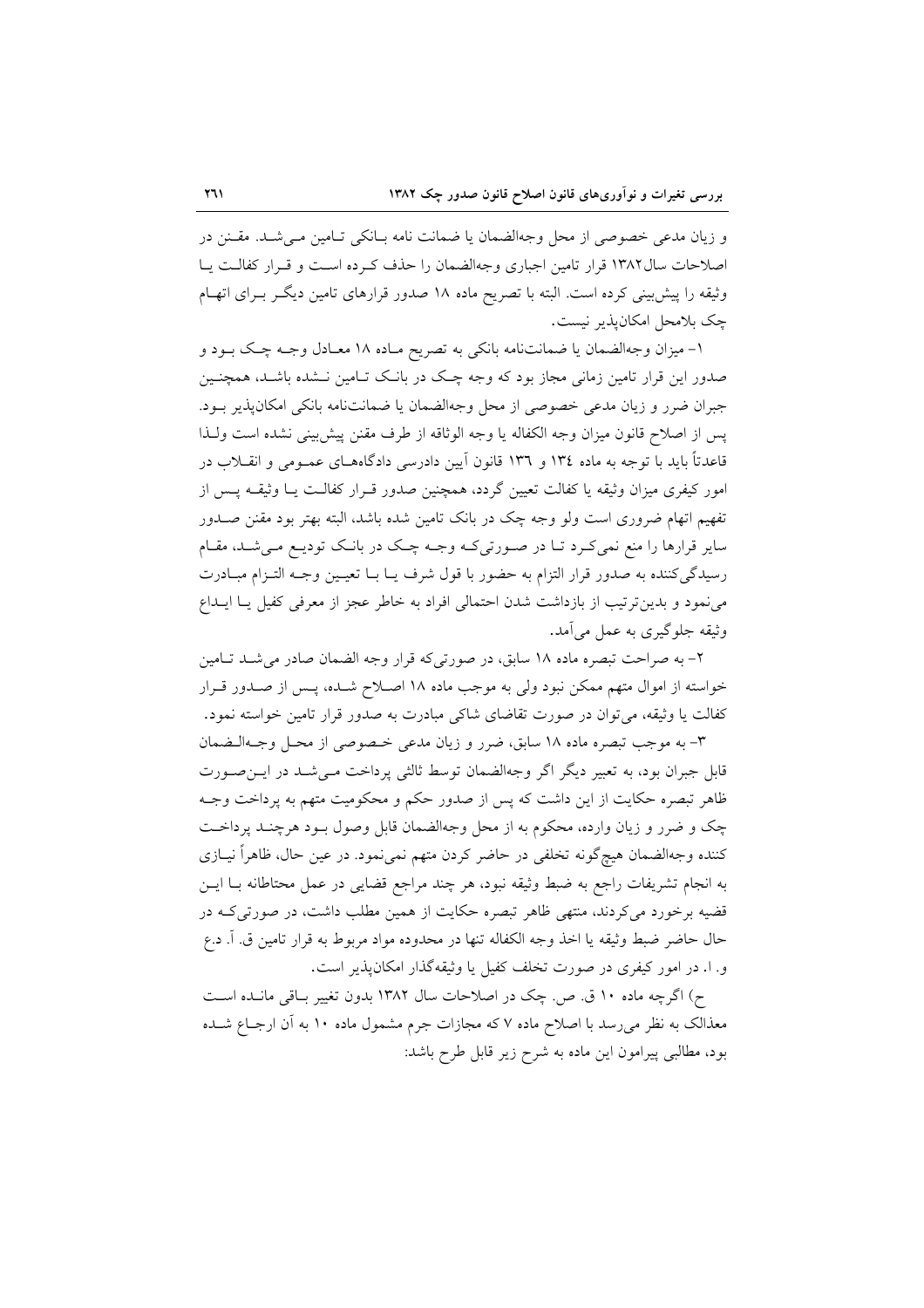۱– با نسخ ماده ۷ سابق که ناظر بر ِ ماده ۱۰ ق. ص. بود، آیا میٍ توان گفت صدور چک از حساب مسدوده، در حال حاضر قابل مجازات است؟ مداقــه در مــاده ١٠ ق. ص. چــک نــشان میدهد که ارکان مادی و معنوی صدور چک از حساب مسدود با رکن مادی و معنــوی جــرم مشمول ماده ۳ و۷ سابق متفاوت بود، عمدهترین تفاوت رکن مادی دو جرم آن بود کـه شــرط تحقق جرم چک ماده ۱۰، صدور چک از حساب مسدود بود در حالی که چک مندرج در مواد ۳ و ۷ از حساب مفتوح صادر میشد، همچنین عنصر معنوی جرم مـشمول مـاده ۱۰ نیـاز بـه اثبات جداگانه داشت و مخصوصاً شاکی یا دادستان باید علم متهم بــه مــسدود بــودن حــساب رااثبات می کردند اگرچه رأی وحدت رویه شماره ۲۰۸ ایــن تفــاوتهــای اساســی را نادیــده گرفته و این دو را مشابه فرض کرده، لکن مقنن در موقع وضع قانون متوجه این تفاوت بــوده و جرم مندرج در ماده ۱۰ را در حکم چک بلامحل برشمرده است نه صدور چک بلامحل.

۲– در حال حاضر مسلماً چک مشمول ماده ۱۰ را با ماده ۷ سابق نمی توان مجــازات کــرد چرا که ماده۷ سابق نسخ شده است؛ حال آیا میتوان با ماده ۷ اصلاحی مجازات کرد؟ از منظر ما اصل قانونی بودن مجازات ایجاب میکند که مقنن تسری مجازات در مـاده ۷ اصـلاحی بـه ماده ۱۰ را تصریح کند. حال با عدم ذکر این مورد اگر این امر را قابل تسری بدانیم این اشکال پیش خواهد آمد که مقنن در وضع ماده ۱۰، مجازات مندرج در ماده ۷ را در نظر گرفته و ماده ۱۰ را تصویب کرده بود ولی در حین اصلاح مـاده ۷، نظـر بـه مـاده ۱۰ نداشـته اسـت و لـذا احتمالاً مجازات مندرج در ماده ۷ اصلاحی ناظر به ماده ۱۰ نباشد، هر چند رأی وحدت رویه شماره ۰/۳۷۳/۹/۱ ـ ۵۹٤ برخلاف این استدلال، مجازات اعمال در حکم کلاهبرداری از جملـه انتقال مال غیر مصوب ۱۳۰۸ را به ماده یک قانون تشدید مجازات مرتکبین ارتشاء و اختلاس و کلاهبرداری ارجاع داده است، در مورد بالا نیز رویه عملی دادگــاهــا احتمــالأ متــاثر از رأی وحدت رویه شده و مجازات مندرج در ماده ۷ اصلاحی را بر جـرم مـشمول مـاده ۱۰ اعمـال خواهند کر د.

۳ – در صورتیکه معتقد باشیم مجازات مندرج در ماده ۷ اصلاحی قابـل اعمـال بـر جـرم مشمول ماده ۱۰ است این سوال پیش خواهد آمد که به موجب ماده ۱۰ مجازات جرم در حکم چک بلامحل، حداکثر مجازات مندرج در ماده ۷ سابق بود، حال حـداکثر مجـازات منــدرج در ماده ۷ اصلاحی کدام است؟ آیا مجازات مندرج در بند ج است و کل جرمهـای مــشمول مــاده ۱۰ از نظر تعیین مجازات مشمول بند ج خواهند بود؟ یا اینکه باید مبلغ چک را در نظر گرفت و بسته به مبلغ چک امکان دارد مشمول بندهای سه گانـه مـاده ۷ اصـلاحی شـود؟ و حــداکثر مجازات مندرج در هر بند قابل اعمال است؟ اگر استدلال اخیر را بپذیریم مواجه با این اشکال خواهیم شد که در ماده ۱۰ ظاهراً مبلغ مندرج در چک مدنظر قانونگذار نبوده است بل مسدود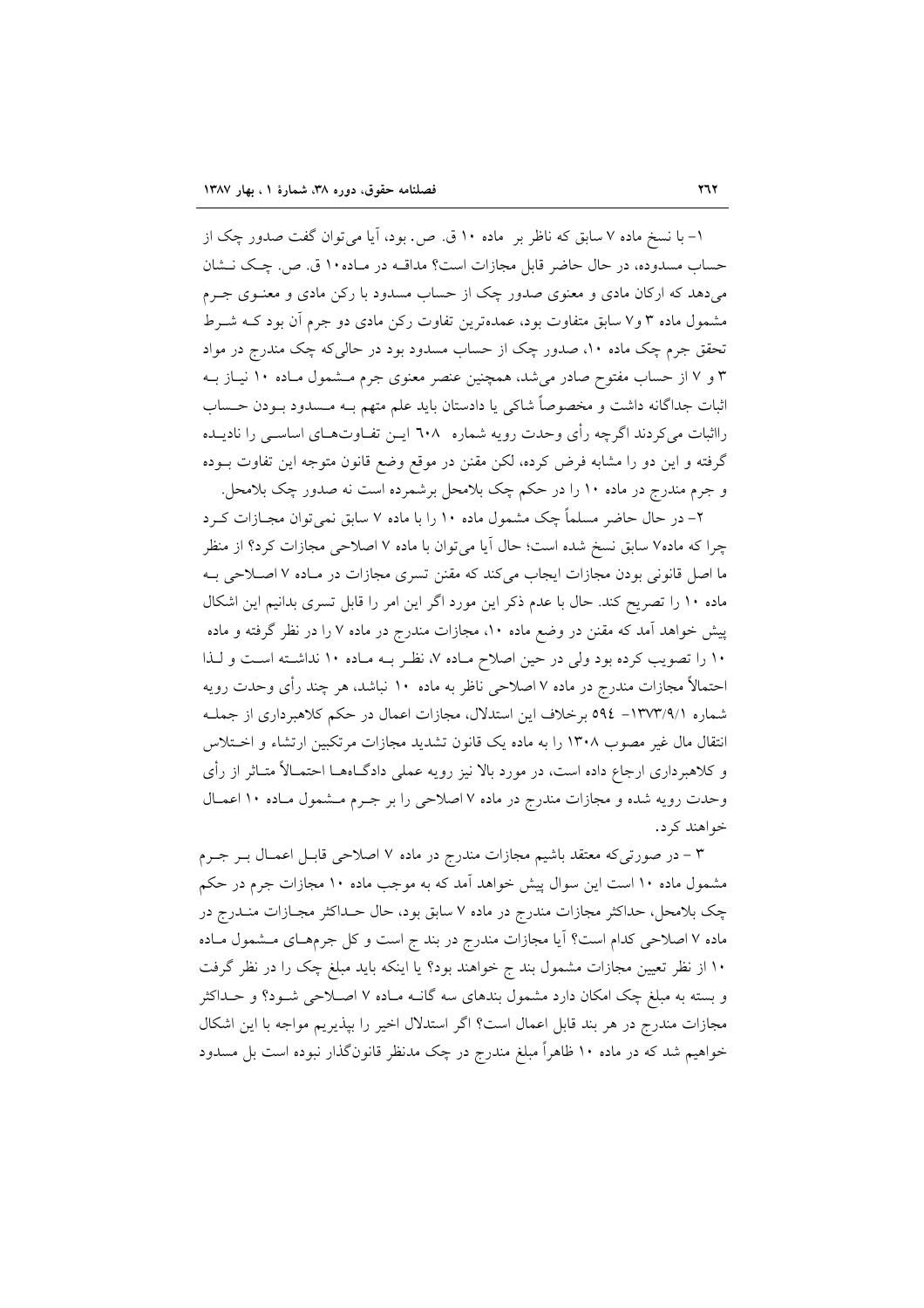بودن حساب محل توجه بــوده و بــه اَن رنــگ و بــوى كلاهبــردارى داده اســت، رويــه عملــي دادگاهها استدلال اخیر را پذیرفته است، در هر صورت صرف نظر از اشکال حقوقی وارده، ایس استدلال به نفع متهم میباشد.

٤– اگر صادر کننده در حین صدور چک عالم به بسته بودن حـساب خــویش نباشــد قــدر مسلم آن است که مشمول ماده ۱۰ نخواهد بود حال آیا مشمول مواد ۳ و۷ خواهد بود یا خیر؟ به نظر می رسد با جهل به مسدودی حساب و مخدوش بودن عنصر معنوی بزهی اتفاق نیفتـاده است بنابراین مشمول مواد ۳ و ۷ هم نخواهد بود.

٥– اگر مبنای صدور چک ماده ١٠، معاملات نامشروع یـا بهـره ربـوی باشـد آیـا مــشمول تبصره ماده ۷ اصلاحی میشود و صادر کننده در صورت اثبات از مجازات معاف است؟ به نظر می رسد قانونگذار با وضع ایــن تبـصره خواسـته اسـت حمایـت کیفـری خـود را از صــدور هرگونه چک که مبنایش معاملات نامشروع و یا بهره ربوی باشــد رفــع کنــد و احتمــالاً شــامل چک ماده ۱۰ هم می شود مضافاً بر اینکه تبصره به صورت مطلق آورده است: «این مجازاتهـا شامل مواردی که ثابت شود چکهای بلامحل بابت معاملات نامشروع و یا بهره ربـوی صـادر شده نمي باشد»

٦ – آیا قسمت ذیل بند ج ماده ٧ قانون اصلاحی قابل تسری به ماده ١٠ میباشد یـا خیـر؟ به تعبیر دیگر اگر دو فقره چک بلا محل مشمول مواد ۳ و ۷ و یک فقره چک بلامحل مشمول ماده ۱۰ صادر شود آیا مجموع مبالغ مندرج در هر سه چک ملاک خواهد بود یا مجموع مبــالغ مندرج در متن دو فقره چک اولی جمع شده و با چک مشمول ماده ۱۰ من باب تعدد مادی از نوع واحد مورد حکم قرار خواهند گرفت، به نظر می رسد در صورتی که چک ماده ۱۰ توأم بــا چکهای مشمول مواد ۳ و۷ صادر شود مشمول مقررات تعدد مادی مشابه خواهد بود بنابراین بخش ذیل بند ج حاکم نخواهد بود. البته اگر به عنوان مثال دو فقره چک اولی مشمول بنـد ب واقع شوند و صدور چک از حساب مسدود مشمول بند ج واقع شود آیا مجــازات منــدرج در بند ب باید اعمال شود یا بند ج؟ اگر بگوییم مجازات بند ج اعمال میشـود چـون مجـازاتش بیشتر از مجازات بند ب می باشد، با توجه به مقررات حاکم بر تعدد مادی مشابه دلیل متقنی بر این گفته در دست نداریم و.

## گفتار دوم: فروض عملی

پس از لازم|لاجرا شدن قانون اصلاحی، سوالات و ابهامات متعــددی در خــصوص برخــی مواد اصلاحی در رویه عملی دادگاهها مطرح شد که اشاره به برخــی مــوارد مهــم آن ضــروری مي نمايد: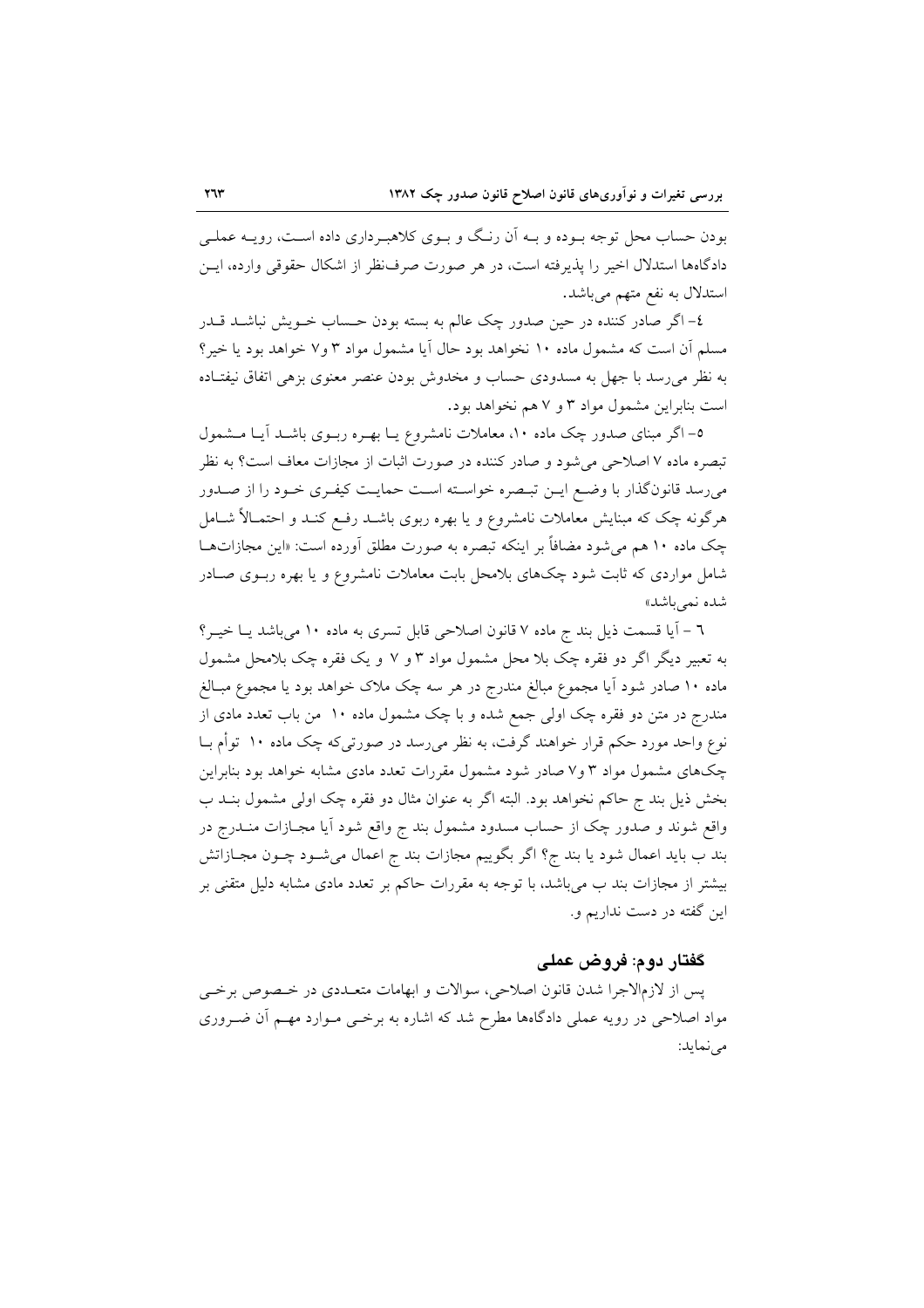الف) پس از انتشار قانون اصلاح ق.ص. چک مصوب ۱۳۸۲ و قبل از انقضاء مهلت پانزده روزه، پیرامون ماده ۸ اصلاحی دو نظر متفاوت مطرح شد: عدهای بر این عقیده بودند کـه بـه صراحت ماده ۸ قوانین مغایر از تاریخ تصویب ملغی است و هنگامی کـه از تـاریخ تـصویب، قانون مغاير قبلي نسخ مي شود، از زمان تصويب تا انقضاء مهلت پانزده روزه اگر قانون جديــد را لازمالاجرا ندانيم و منتظر انقضاء اين مهلـت باشـيم، در ايــنصــورت در دوره پــانزده روزه مواجه با بیقانونی خواهیم شد، بنابراین قانون جدید از زمان تصویب لازمالاجراست و انقسضا مهلت پانزده روزه ضروری نیست. در مقابل دیدگاه دوم این بود که اگر چه ماده ۸ بیان داشته: قوانین مغایر از تاریخ تصویب ملغی است، منتهی همین قانون اصلاحی که ماده ۸ هم بخشی از آن است، زمانی لازمالاجراست که مهلت پانزده روزه منقضی شده باشد، به تعبیر دیگـر هــر قانونی تنها پس از گذشت پانزده روز از تولد خویش با جامعه قادر به تکلم خواهـد بــود، در تقویت نظر دوم به این نکته اشاره میکنیم که اولاً قانونگذار از ذکر این مطلب (الغای قــوانین مغاير از تاريخ تصويب) هدفي داشته است چرا كه معمولاً در آخرين ماده قوانين، وقتي سخن از الغاء قوانین میرود به تاریخ تصویب اشارهای نمیشود، فیالمثل چنین عنوان میشود «تمام قوانين و مقررات مغاير ملغي است» يا «تمام قوانين مغاير از تـاريخ لازمالاجـرا ملغـي اسـت.» مقنن در ماده ۸ عنوان کرده: «...از تاریخ تصویب ملغی است» حتماً منظوری داشته و بایــد در صدد کشف نظر مقنن بر آییم. جهت ایضاح بحث باید به فرایند قانونگذاری بنگـریم، قــوانین تا مرز لازمالاجرا شدن، مراحل مختلف تصويب توسط مجلس، تاييد توسط شـوراي نگهبـان، توشیح توسط ریاست جمهوری، انتشار در روزنامه رسمی و انقضا مهلت پانزده روزه از تاریخ انتشار را طی می کند. ماده ۲ قانون مدنی به انقضا مهلت پانزده روزه جهت لازمالاجرا شدن قانون اشاره میکند یعنی وفق ماده ۲ اصل بر این است که قوانین پس از گذشــت پــانزده روز قابل اجرا هستند مگر آنکه در خود قانون ترتیب دیگری پیش بینی شده باشد، حال آیا مـاده ۸ استثنا بر ماده ۲ قانون مدنی است یا اینکه استثنا بر ماده ٤ قانون مدنی و اصل عطف به ماسبق نشدن می باشد. ماده ٤ قانون مدنی اصل عطف به ما سبق نشدن قوانین را بیان می کند و اعلام میدارد «مگر آنکه در خود قانون ترتیب دیگری پیش بینی شده باشد». طرفداران نظر اول مـاده ۸ را استثنا بر ماده ۲ قانون مدنی دانستهاند و طرفداران نظر دوم ایـن مـاده را اسـتثنا بـر مـاده ٤ ق. م. گرفتهاند، به نظر می رسد ماده ٨ استثنا بر ماده ٤ باشد چرا كه مقنن میدانست قبانون اصلاح شده نسبت به قانون سابق خفیف است و اجرای سریع آن را خواستار بود. البته با نبود ماده ۸ نیز وفق ماده ۱۱ ق. م. ا. قانون اصلاحی در بخشهای خفیف عطف به ما سبق میشد. طبق نظر دوم كه از منظر ما كاملاً منطبق با اصول حقوقی است، قانون اصلاحی پس از انقــضا مهلت پانزده روزه لازمالاجرا شده منتهى اجراى أن بــه زمـان قبــل (تــاريخ تــصويب) تــسرى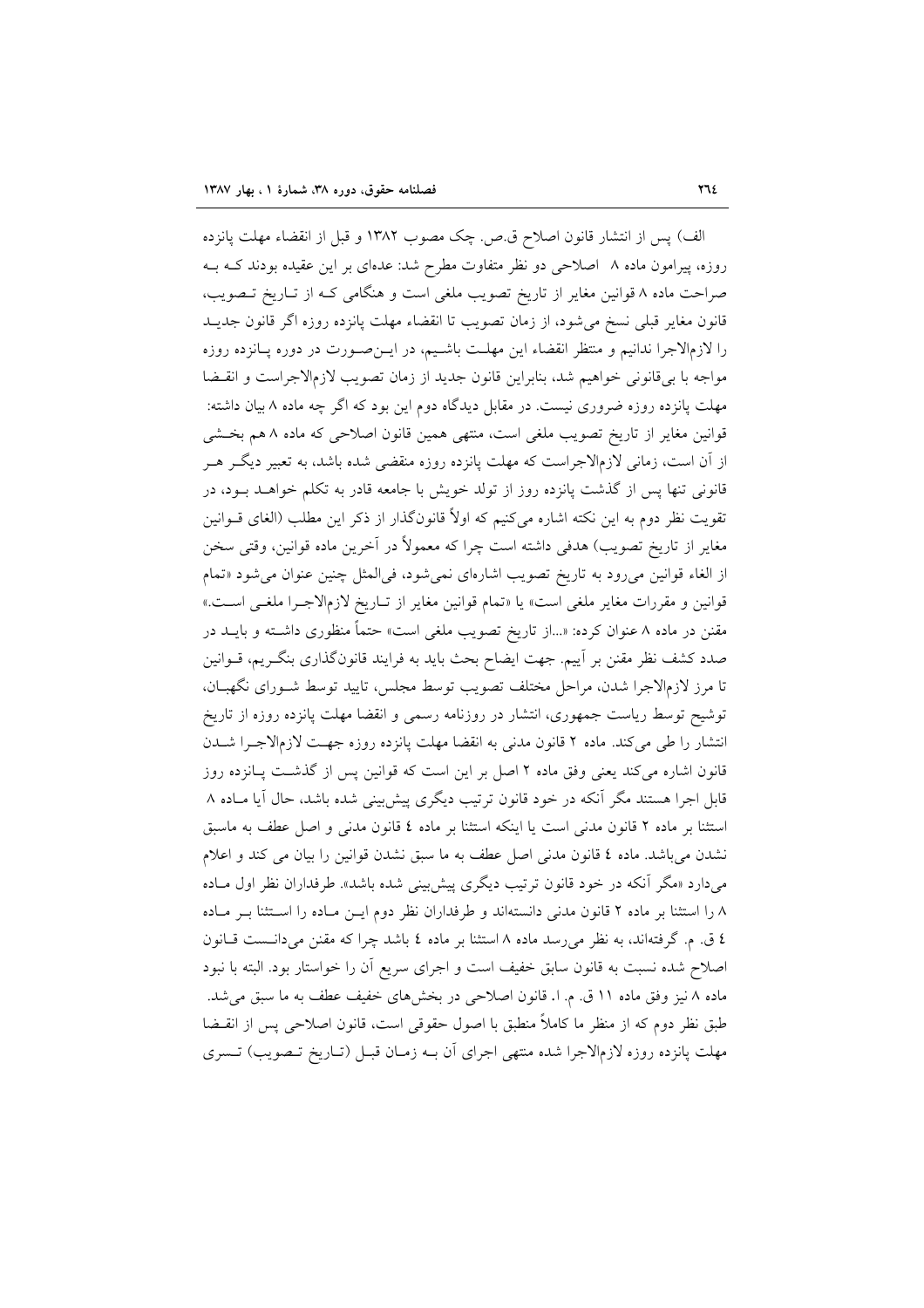می کرد. این نظر ظاهراً مورد تایید رویه عملی دادگاهها قرار نگرفت و در عمل قانون اصلاحی به محض تصويب و انتشار لازم الاجرا گشت.

ب) قانون اصلاحی صدور چک اگرچه به عنوان قانون کیفری ماهوی مطرح اسـت منتهـی اولاً ماده ۱۸ در واقع جزء قوانین شکلی است و علیالقاعده به محض لازمالاجرا شدن نــــــبت به اعمالی که قبل از آن نیز ارتکاب یافتهاند تسری مییابد، مشروط بر اینکه برای متهم زیانبـار نباشد و موجب تضییع حق مکتسب او نگردد، و ثانیـاً اعمـال قــانون اصــلاحی آثــار اقــدامات قضایی را که طبق مقررات قبلی صحیحاً انجام شده است از بین نمی برد، در ما نحن فیـه مـاده ۱۸ به نفع متهم بوده و بنابراین از تاریخ تصویب لازمالاجرا بود یا حتی در پروندهای که قبل از تاریخ تصویب مطرح بوده و هنوز منجر به صدور قرار تامین نگشته بود وفـق مـاده ۱۸ قــانون اصلاحی قرار تامین صادر می شـد، منتهـی در صـورتیکـه پـس از تـاریخ تـصویب و قبـل از لازمالاجرا شدن قانون جديد وفق قانون سابق قرار وجه الـضمان صـادر مـي شـد ظـاهراً مقـام رسیدگی کننده نمی توانست به استناد قانون جدید نسبت بـه فـک قـرار وجـهالـضمان اقـدام و مبادرت به صدور قرار جدید نماید.

ج) همچنان که ذکر شد بند الف) و ب) به لحاظ خفیف بودن، تسری بـه گذشـته یافتـه و حتی شامل احکام محکومیت در حال اجرا نیز میشوند. در این صورت در خصوص احکام محکومیت قطعی به صراحت تبصره ٥ ماده ١٨ قانون اصلاح قانون تشکیل دادگاههای عمـومی و انقلاب و بند ۷ ماده ۲۷۲ ق. آ. د. ع. و ا. در امـور کیفـری، از طریـق اعـاده دادرسـی اقــدام میشود. در مورد پروندههای جریانی نیز وفق قانون جدید رأی صادر مـیشـود. در خـصوص پرونده های مشمول ماده ۱۳جدید، در صورتی که تاریخ طرح شکایت قبـل از تـصویب قـانون اصلاحی باشد باید وفق بند چهارم مـاده ٦ ق. آ. د. ع. و ا. در امــور کیفــری بــه لحــاظ نــسخ مجازات قانونی، قرار موقوفی تعقیب صادر شود. درباره پروندههایی نیز که تاریخ طرح شکایت بعد از تصویب قانون اصلاحی باشد، نظر به اینکه در حال حاضر فعل مـشمول مـاده ۱۳ مبـاح بوده و جرم نیست، به لحاظ جرم نبودن عمل باید قرار منع تعقیب صادر شود و در خـصوص احكام محكوميت، وفق ماده ١١ ق.م. ا. قرار موقوفي اجرا صادر گردد.

د) چکهایی که به مدت ٢٤ ساعت قبل از تاریخ مندرج در متن چک صادر شده باشند آیا وعدهدار محسوب می شوند یا عرف بانکداری مدت ٢٤ ساعت را نادیده گرفته و چنین سـندی را سند حال محسوب میکند؟ در پاسخ به این سوال اگر به نـص قـانون پایبنـد باشـیم چنـین چکی وعدهدار است، چرا که فاصله یک روز بین تاریخ صدور و تاریخ منــدرج در مــتن چــک وعدمای است که رخ داده و اصطلاحاً چک وعدهدار به آن میٍتوان گفت، ایــن تفــسیر بــه نفــع متهم نیز میباشد، اما مسالهای که به آسانی از کنار آن نمیتوان گذشت ایــن اسـت کــه تفــسیر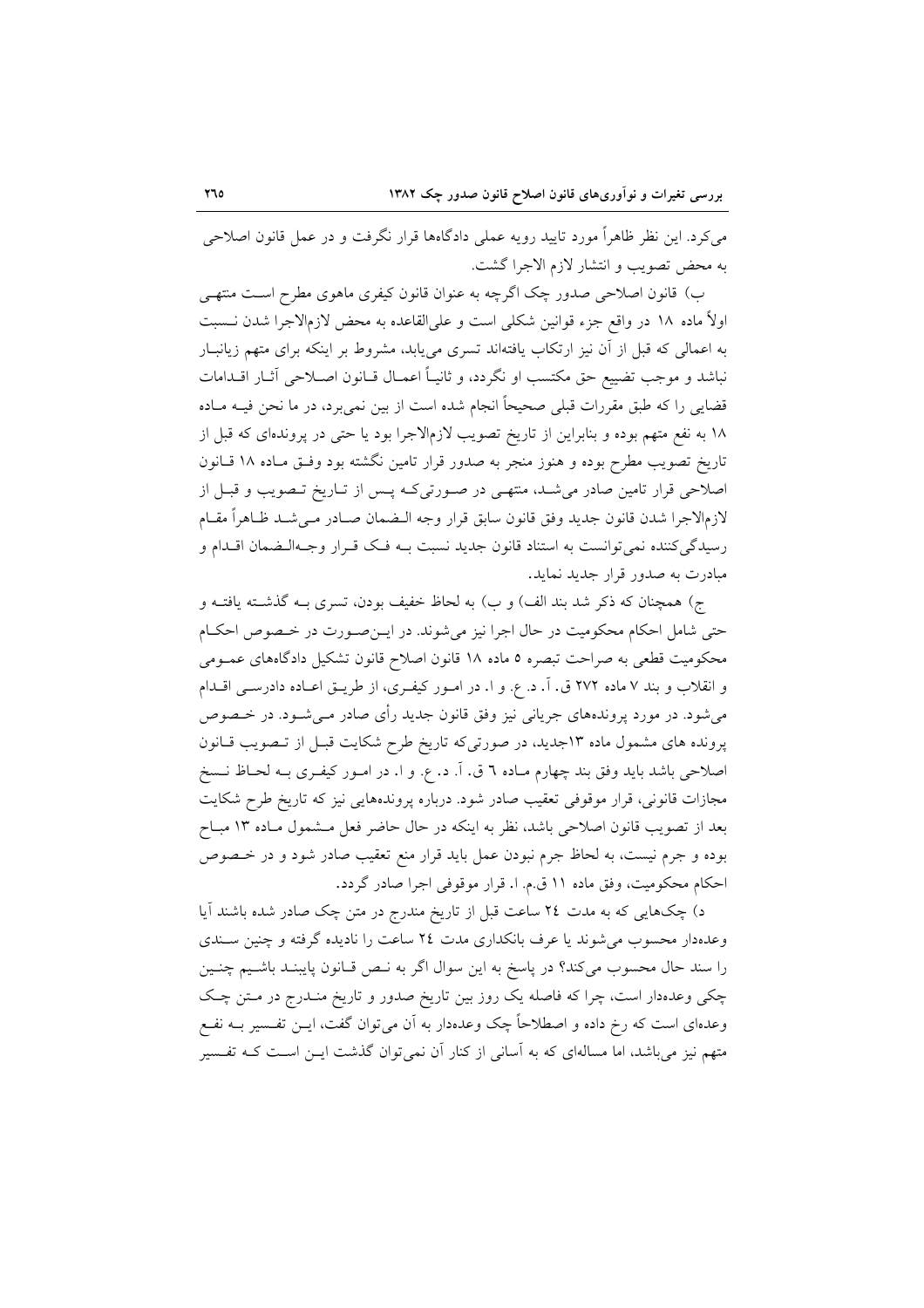قانون باید مبتنی بر واقعیات اجتماعی حاکم و عرف ساری در جامعـه باشـد. در جامعـه ایـران اکثریت معاملات و به تبع اّن صدور اسناد تجاری بعد از ظهرها انجام مـی شـود کـه بانـکـهـا تعطیل میباشند و آمادگی ارائه خدمات ندارند. صدور چک در بعـد از ظهـر امـروز و انــدراج تاریخ فردا حکایت از آن دارد که صادر کننده قصد دارد به محض مرتفع شـدن مـانع خـارجی (تعطیلی بانک) دارنده چک آن را وصول کند و عملاً اگر تاریخ بعداز ظهر روز صدور منــدرج شود همان روز امکان وصول وجه چک وجود ندارد. با این استدلال به نظر ما ایـن فاصـله ٢٤ ساعته را باید نادیده گرفته و چنین چکی راسند حال بدانیم و از دارنده حمایت کیفری نمـاییم هرجند ظاهراً رويه عملي دادگاهها اين نظر را نيذيرفته است.

هـ) اگر چک وعدهدار از حساب مسدود صادر شود آیا وفق قانون جدیـد قابـل مجــازات است؟ ماده ۱۳سابق که چک وعده دار را جرمانگاری کرده بود بـه صـدور چـک وعـدهدار از حساب مفتوح نظر داشت با نسخ ماده ١٣ سابق از صـدور چـک وعـدهدار از حـساب مفتــوح جرمزدایی شده است. همچنین وفق ماده ۱۰ صدور چک در حکـم بلامحـل، بیـشتر خصیـصه کلاهبرداری دارد و تکیه این ماده روی حساب مسدود است که مرتکب با توسل بـه آن سـبب اغفال ديگران مي شود بنابراين صدور هرگونه چكي ولو وعدهدار از حساب مـسدود مـشمول ماده ١٠ قانون فعلي و قابل مجازات است. در زمان حاكميت قانون سابق صدور چنسين چكي مشمول تعدد معنوی بود.

و) در صورتی که خارج از مقـررات منـدرج در مـاده ۱٤ ق. ص. چـک، صـادر کننـده در خصوص چک طرح شکایت کلاهبرداری یا خیانت در امانت نماید و مرجـع قـضایی دسـتور عدم پرداخت وجه چک صادره را صادر کند و دارنده هنگام مراجعه به بانک با گواهینامه عدم پرداخت مواجه گردد، ظاهراً جرم صدور چک بلامحل رخ نداده است چراکه رابطه سببیت بین فعل صادركننده و نتيجه حاصله توسط عامل ثالثي قطع شده است.

ز) اگر موعد شش ماهه اول (دارنده ظرف شش ماه از زمان صدور چک بـه بانـک رجــوع نکند) رعایت نشود، بهرغم شش ماهه دوم که مرور زمان بـه معنـای واقعـی کلمـه اسـت ایـن مهلت ظاهراً از شرایط تحقق جرم و در نتیجه جزئی از رکن مادی است و در صورت فقــد آن به لحاظ خدشه در عنصر مادي بايد قرار منع تعقيب صادر شود نه قرار موقوفي تعقيب، منتهـي در صورت انقضاء مهلت شش ماهه دوم، نظر به شمول مرور زمان، بايد قرار موقــوفى تعقيـب صادر گر دد.

ح) در صورتی که تاریخ چک پس از صدور، ولو با تراضی طـرفین (صـادرکننده و دارنــده چک) تغییر یابد و طرفین در ظهر چک تصریح به این امر بکنند، این تغییر تاریخ در خـصوص احتساب موعد شش ماهه اول مندرج در ماده ١١، موثر نيست و مهلت شش ماهه از تاريخ اول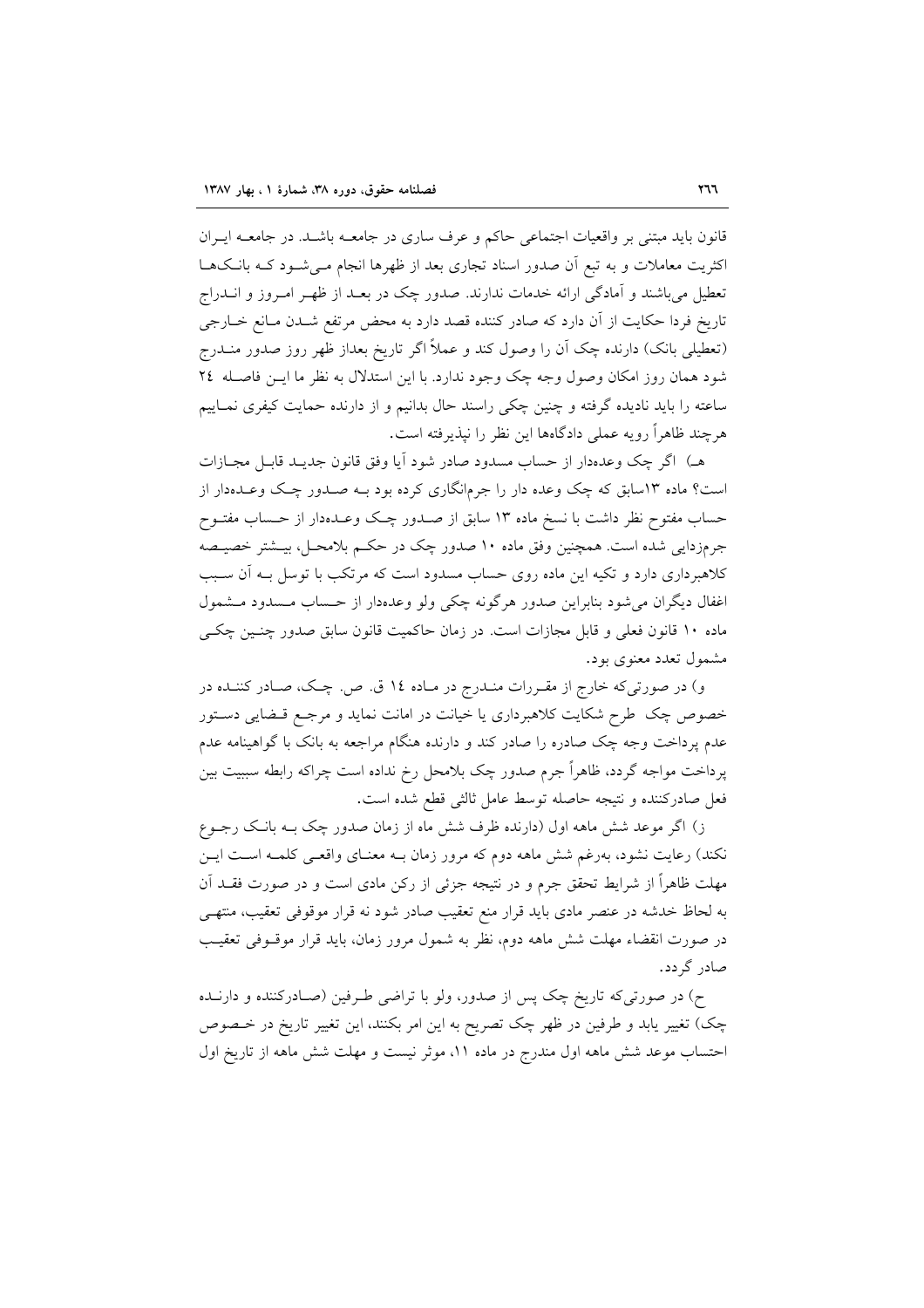(تاریخ صدور) احتساب می شود. به عنوان مثال چکی به تاریخ ۸۳/۳/۳ صادر می شـود پـس از گذشتن چهار ماه از تاریخ صدور چک طرفین بـا تراضـی تـاریخ چـک را بـه ۸۳/۷/۳ تغییـر میدهند در این فرض در صورتیکه دارنده در تاریخ ۸۳/۱۰/۳ به بانک مراجعه کند و مواجـه با گواهینامه عدم پرداخت شود نظر به انقضاء مهلت شش ماهه از تاریخ ۸۳٬۳/۳ چک صـادره مشمول حمایت کیفری قانون صدور چک نمیشود چرا که قانون صدور چک در موارد متعدد و در ماده ۱۱ از صدور چک و تاریخ صدور چک یاد میکند و ملاک احتـساب مهلـت شـش ماهه بنابر نص ماده ۱۱ تاریخ صدور است و میدانیم صادر کـردن یـک عمـل ارادی حقــوقی است که در یک زمان مشخص اتفاق می|فتد کـه تجلـی خـارجی آن بـا نقـش امـضاء محقـق میشود. بعد از صدور چک (امضاء کردن چک) امکان تغییر در تاریخ صدور وجود ندارد چـرا که صرفا یکبار امکان محقق شدن آن هست، میتوان این تغییـر را یـک تغییـر صـوری تــاریخ دانست که امکان دارد اثرات حقوقی دیگری داشته باشد.

ط) جرم صدور چک بلامحل از جرایم مقید بــوده و تحقــق أن منــوط بــه حــصول نتیجــه (صدور گواهینامه عدم پرداخت است) بنابراین طبق رویه مقبول آیین دادرسـی کیفـری، محـل وقوع جرم، محل حصول نتیجه است. طبق این دیدگاه در صورتی که چک در شهرستان کرج بر عهده بانک ملی در شهرستان تهران صادر شـود و پـس از ارائــه بــه بانــک، منجــر بــه صــدور گواهینامه عدم پرداخت گردد، محل وقوع جرم تهران است. حال اگر دارنده چکی قصد وصول وجه أن را از طريق كلر (اتاق پاياپاي اسناد بانكي) داشته باشد محل وقوع جـرم كجاسـت؟ در فرض بالا دارنده چک که در بانک ملی شهرستان ارومیه حساب جاری دارد، به شـعبه مــذکور مراجعه و چک را جهت وصول از طریق اتاق پایاپای اسناد بانکی تسلیم میکند. در صورتیکه چک منجر به صدور گواهینامه عدم پرداخت گردد محل وقوع جرم کدام شهرستان است؟

در مانحن فیه اگرچه گواهینامه عدم پرداخت را بانک ملی شـعبه ارومیـه تـسلیم مـیکنـد، منتهی نظر به این که صادر کننده گواهینامه عدم پرداخت در هر حال بانک محال علیه است که در تهران واقع است بنابراين محل وقوع جرم، شهرستان تهران مىباشد.

ی) چک وعده دار چکی است که تاریخ صدور، مقدم بر تاریخ مندرج در متن چک است. اگر تاریخ صدور موخر بر تاریخ منـدرج در مـتن چـک باشـد چـک حـال محـسوب شـده و وعدهدار تلقی نمی گردد. گاهی اوقات شکایاتی در خصوص چکهای بلا محلی مطرح می شود که تاریخ صدور چک و تاریخ گواهینامه عدم پرداخت یکسان است بر فرض مثـال هـر دو بـه تاریخ ۸٤/٣/٥ میباشد در صورتیکه چک به طریق عادی تسلیم بانک شده و آنگاه گواهینامـه عدم پرداخت صادر شده باشد ایرادی بر حال بودن چک وارد نیست چـرا کـه تـاریخ صـدور چک همزمان با تاریخ صدور گواهینامه عدم پرداخت است نه مقدم بر آن، حـال اگردارنــده در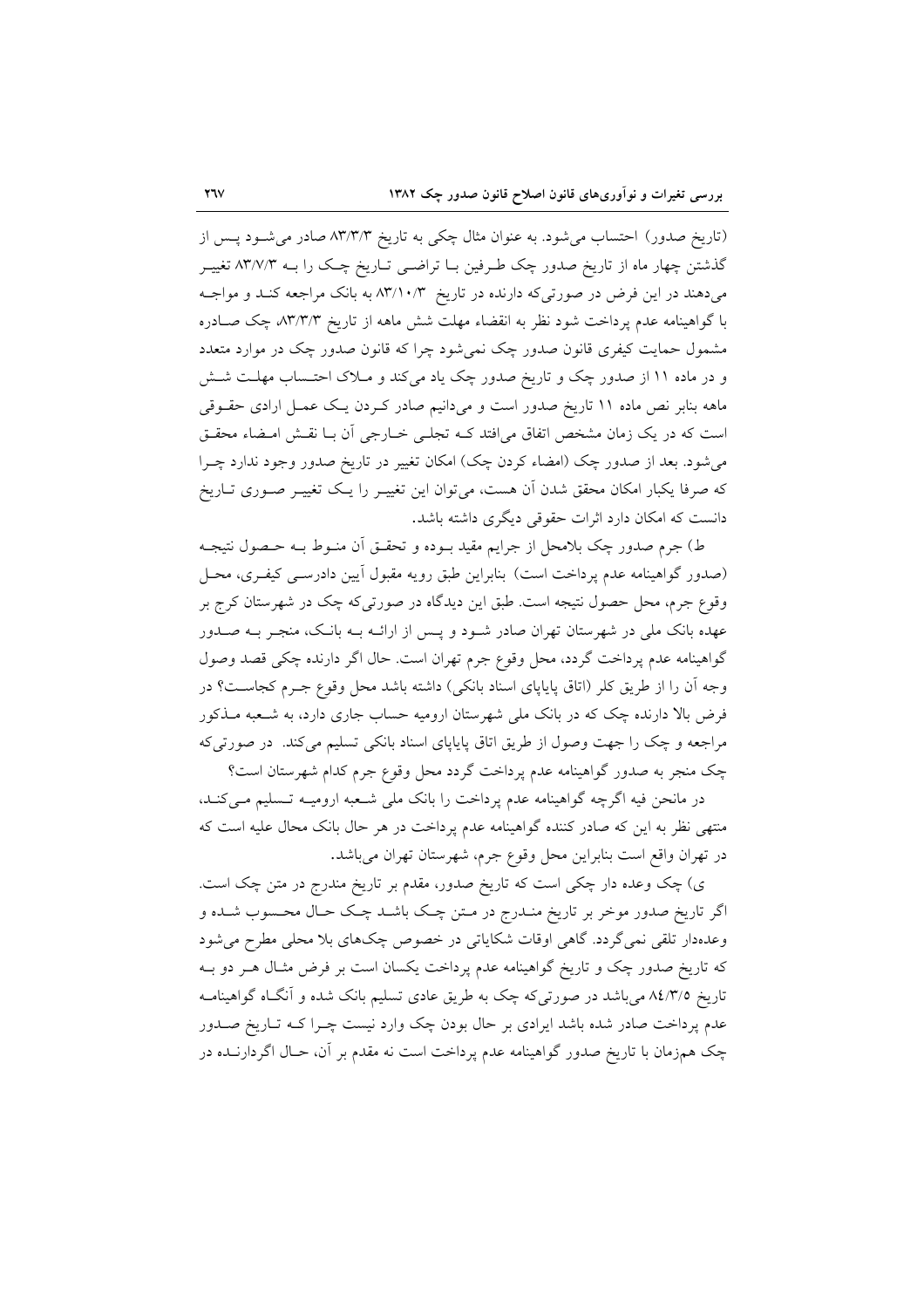صدد وصول وجه چک از طریق «کلر»بر آیــد و بــه لحــاظ فقــد موجــودي مواجــه بــا صــدور گواهینامه عدم یرداخت شود، نظر به اینکه در عرف بانکداری در خصوص چنسن چیکهبایی حداقل ٢٤ ساعت زمان براى صدور گواهينامه عدم پرداخت نياز است بنابراين در اين فـرض، چک دست کم ۲٤ ساعت قبل از تاریخ مندرج در متن چک تسلیم بانک شده و اگر چه موعـد یک روز قابل مسامحه است ولی در صورت اثبات فاصله زمـانی بیــشتر از آن چـک وعــدهدار محسوب خواهد شد.

#### نتىجە:

جرمانگاری صدور چک بلامحل از دیر باز بنا بر ضرورتهای اقتـصادی و تجـاری بـوده است و شاید عمده آن تلاش مقنن مبنی بر جایگزینی چک بـه جـای وجـه نقـد در معــاملات روزمه مردم بوده است. در سال ۱۳۷۲ مقنن بدون تامل و تعمق کافی، برای مبـارزه بــا صــدور چکهای بلامحل به سیاست کیفری خشنی روی آورد به نحوی کـه پــس از گذشــت چنــدین سال از اجرای قانون، افراد زیادی صرفاً به خاطر عجز از پرداخـت دیــون خــود راهــی زنــدان شدند. به دنبال آشکار شدن تبعات فاسد این جرمانگ(ری گسترده، مقــنن در ســال ۱۳۸۲ بــه سیاست منعطفی روی آورد و ضمن جرمزدایی از چکهای موضـوع مـاده ۱۳ ق.ص. چـک و پیش بینی مجازات مدرج برحسب مبلغ مندرج در متن چک، قرار تامین وجهالضمان را نیــز بــه عنوان قرار تامین منحصر به فـرد در خـصوص چـک بلامحـل حـذف کـرد. هـر چنـد اقـدام قانونگذار در این راستا را باید به فال نیک گرفت منتهی باید یادآور شد که تغییرات بـه عمـل اَمده صرفاً در جهت عکسالعمل به سیاست خشن قانونی اصلاحی ۱۳۷۲ بوده و نمیتـوان راه حل معضل پیچیده صدور چکهای بلامحل را از آن انتظار داشت. امید است قانونگذار ایرانی با تامل کافی در عرف حاکم بر مبادلات تجاری و معاملات روزمره ایرانی و همچنین بـا سـود جستن از حقوق سایر کشورها در این زمینه بتواند به راهحل غیر کیفری در خصوص این مهـم دست بابد.

# منابع و مأخذ:

۱. أشوری، محمد، (۱۳۸۰)، **آیین دادرسی کیفری (**جلد اول)، انتشارات سمت. ۲. آزمایش، علی، (۱۳۷۹)، **تقریرات حقوق جزای اختصاصی**، دوره کارشناسی ارشد. ۳. آزمایش، علی،(۱۳۸۲)، تقریرات حقوق جزای عمومی، دوره دکتری. ٤. دميرچيلي محمد، حاتمي، علي، قرائي، محسن، (١٣٨١)، **قانون تجارت در نظام حقوقي كنوني**، انتشارات خليج فارس. ٥. حسینی، سید مرتضی، عطایی، نوری علی، (١٣٨١)، مجموعه آراء هیات عمومی دیوانعالی کشور، یخش بوتیقا. ٦. مير محمد صادقي، حسين، (١٣٨١)، جرايم عليه اموال و مالكيت، انتشارات ميزان.